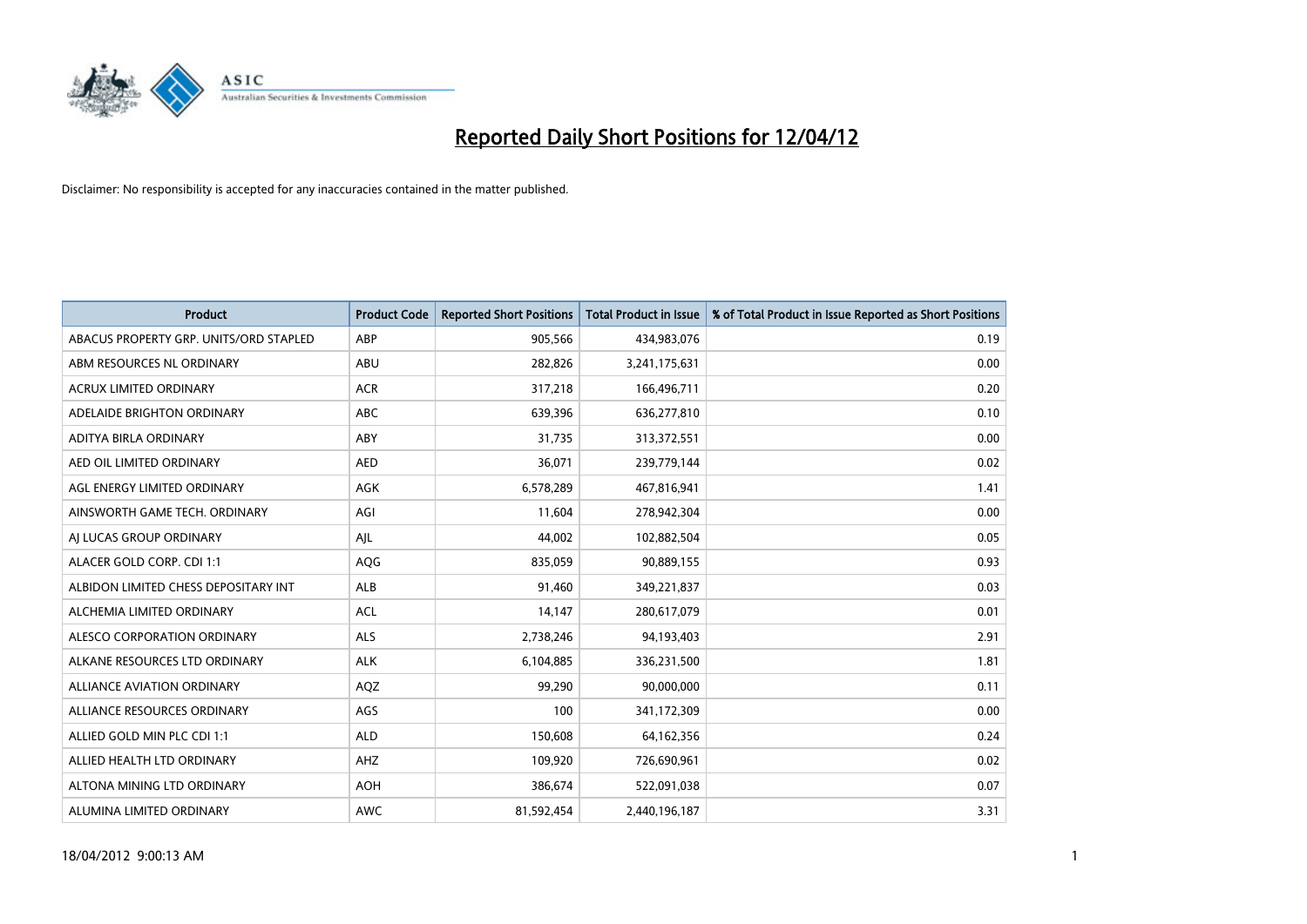

| <b>Product</b>                          | <b>Product Code</b> | <b>Reported Short Positions</b> | <b>Total Product in Issue</b> | % of Total Product in Issue Reported as Short Positions |
|-----------------------------------------|---------------------|---------------------------------|-------------------------------|---------------------------------------------------------|
| AMALGAMATED HOLDINGS ORDINARY           | AHD                 | 3.717                           | 157,596,140                   | 0.00                                                    |
| AMCOM TELECOMM, ORDINARY                | AMM                 | 105,000                         | 241,491,904                   | 0.04                                                    |
| AMCOR LIMITED ORDINARY                  | <b>AMC</b>          | 7,942,590                       | 1,206,684,923                 | 0.64                                                    |
| AMP LIMITED ORDINARY                    | AMP                 | 3,608,535                       | 2,894,931,180                 | 0.12                                                    |
| AMPELLA MINING ORDINARY                 | AMX                 | 1,793,245                       | 236,754,340                   | 0.76                                                    |
| ANSELL LIMITED ORDINARY                 | <b>ANN</b>          | 2,753,239                       | 130,656,668                   | 2.11                                                    |
| ANTARES ENERGY LTD ORDINARY             | AZZ                 | 185,184                         | 260,000,000                   | 0.07                                                    |
| ANZ BANKING GRP LTD ORDINARY            | ANZ                 | 13,542,350                      | 2,679,513,264                 | 0.48                                                    |
| APA GROUP STAPLED SECURITIES            | APA                 | 19,587,512                      | 644,485,583                   | 3.07                                                    |
| APN NEWS & MEDIA ORDINARY               | <b>APN</b>          | 27,665,609                      | 649,010,756                   | 4.28                                                    |
| AQUARIUS PLATINUM. ORDINARY             | AQP                 | 10,764,825                      | 470,312,578                   | 2.30                                                    |
| AQUILA RESOURCES ORDINARY               | <b>AQA</b>          | 4,735,483                       | 411,804,442                   | 1.13                                                    |
| ARAFURA RESOURCE LTD ORDINARY           | <b>ARU</b>          | 10,001,916                      | 396,004,144                   | 2.52                                                    |
| ARB CORPORATION ORDINARY                | ARP                 | 53,448                          | 72,481,302                    | 0.07                                                    |
| ARDENT LEISURE GROUP STAPLED SECURITIES | AAD                 | 233,307                         | 334,209,401                   | 0.08                                                    |
| ARGO INVESTMENTS ORDINARY               | ARG                 | 1,218                           | 625,946,521                   | 0.00                                                    |
| ARISTOCRAT LEISURE ORDINARY             | ALL                 | 12,539,169                      | 550,502,889                   | 2.29                                                    |
| ASCIANO LIMITED ORDINARY                | <b>AIO</b>          | 6,787,833                       | 975,385,664                   | 0.69                                                    |
| ASG GROUP LIMITED ORDINARY              | ASZ                 | 6,800                           | 171,456,889                   | 0.00                                                    |
| ASPEN GROUP ORD/UNITS STAPLED           | APZ                 | 409,529                         | 596,206,393                   | 0.07                                                    |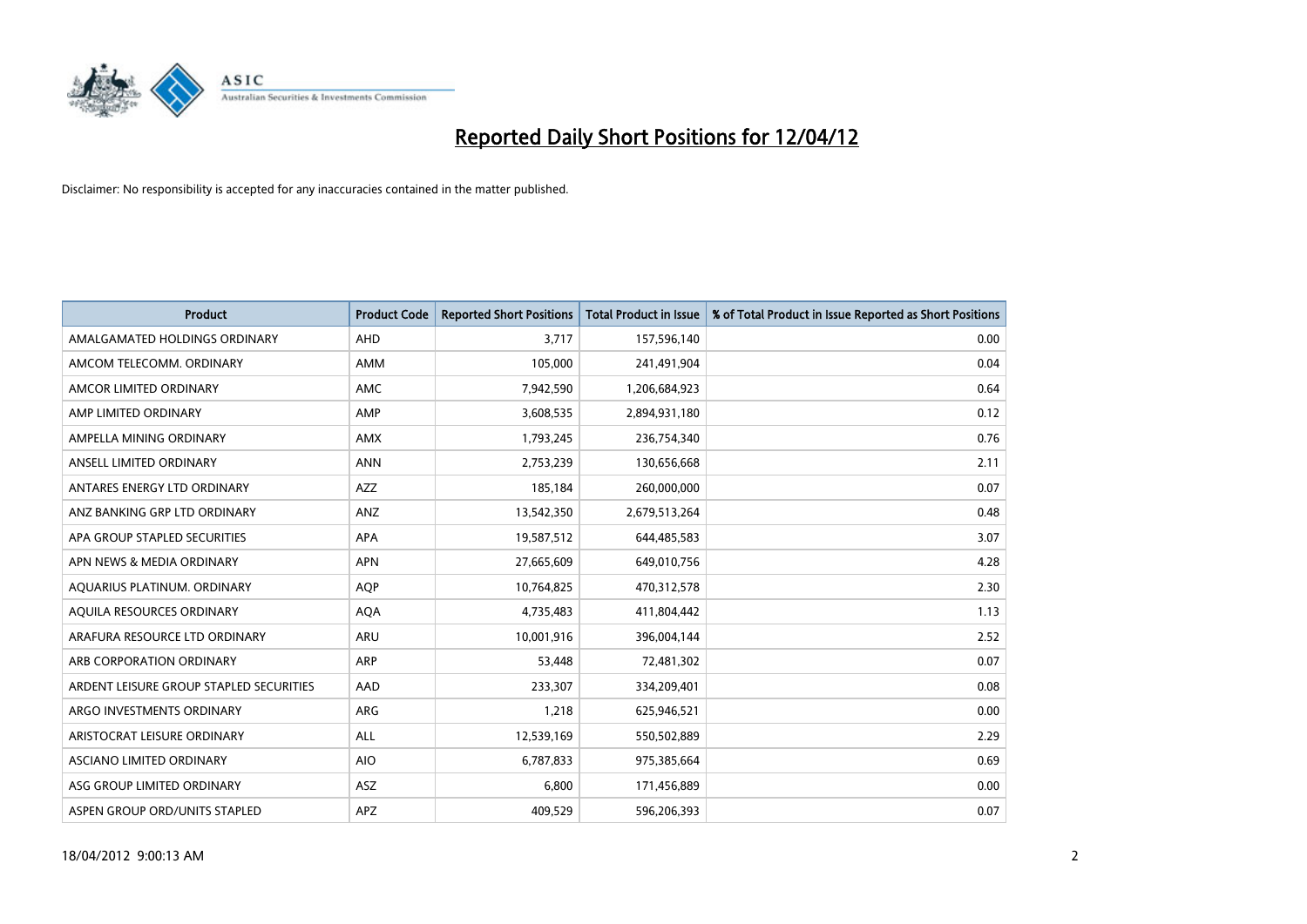

| <b>Product</b>                          | <b>Product Code</b> | <b>Reported Short Positions</b> | <b>Total Product in Issue</b> | % of Total Product in Issue Reported as Short Positions |
|-----------------------------------------|---------------------|---------------------------------|-------------------------------|---------------------------------------------------------|
| ASPIRE MINING LTD ORDINARY              | AKM                 | 288,103                         | 620,594,556                   | 0.05                                                    |
| ASTON RES LTD ORDINARY                  | <b>AZT</b>          | 1,313,241                       | 204,747,813                   | 0.64                                                    |
| ASTRO JAP PROP GROUP STAPLED SECURITIES | AJA                 | 19,281                          | 58,445,002                    | 0.03                                                    |
| ASX LIMITED ORDINARY                    | ASX                 | 3,541,411                       | 175,136,729                   | 2.01                                                    |
| ATLAS IRON LIMITED ORDINARY             | <b>AGO</b>          | 15,821,393                      | 895,174,560                   | 1.74                                                    |
| AUCKLAND INTERNATION ORDINARY           | AIA                 | 371,192                         | 1,327,230,189                 | 0.03                                                    |
| AURORA OIL & GAS ORDINARY               | <b>AUT</b>          | 5,580,380                       | 411,655,343                   | 1.34                                                    |
| AUSDRILL LIMITED ORDINARY               | ASL                 | 958,274                         | 303,821,487                   | 0.31                                                    |
| AUSENCO LIMITED ORDINARY                | AAX                 | 785,885                         | 123,872,665                   | 0.63                                                    |
| AUSGOLD LIMITED ORDINARY                | <b>AUC</b>          | 31,493                          | 122,223,571                   | 0.03                                                    |
| <b>AUSTAL LIMITED ORDINARY</b>          | ASB                 | 141,112                         | 188,193,007                   | 0.07                                                    |
| <b>AUSTAR UNITED ORDINARY</b>           | <b>AUN</b>          | 2,609,817                       | 1,271,505,737                 | 0.21                                                    |
| AUSTIN ENGINEERING ORDINARY             | ANG                 | 5,943                           | 72,314,403                    | 0.00                                                    |
| AUSTRALAND PROPERTY STAPLED SECURITY    | <b>ALZ</b>          | 663,142                         | 576,846,597                   | 0.10                                                    |
| AUSTRALIAN AGRICULT. ORDINARY           | AAC                 | 724,619                         | 312,905,085                   | 0.22                                                    |
| AUSTRALIAN INFRASTR, UNITS/ORDINARY     | <b>AIX</b>          | 11,779,959                      | 620,733,944                   | 1.90                                                    |
| AUSTRALIAN PHARM, ORDINARY              | API                 | 232,000                         | 488,115,883                   | 0.05                                                    |
| AUTOMOTIVE HOLDINGS ORDINARY            | AHE                 | 4,404                           | 260,579,682                   | 0.00                                                    |
| AVIENNINGS LIMITED ORDINARY             | <b>AVI</b>          | 225,001                         | 274,588,694                   | 0.08                                                    |
| AWE LIMITED ORDINARY                    | <b>AWE</b>          | 3,511,060                       | 521,871,941                   | 0.69                                                    |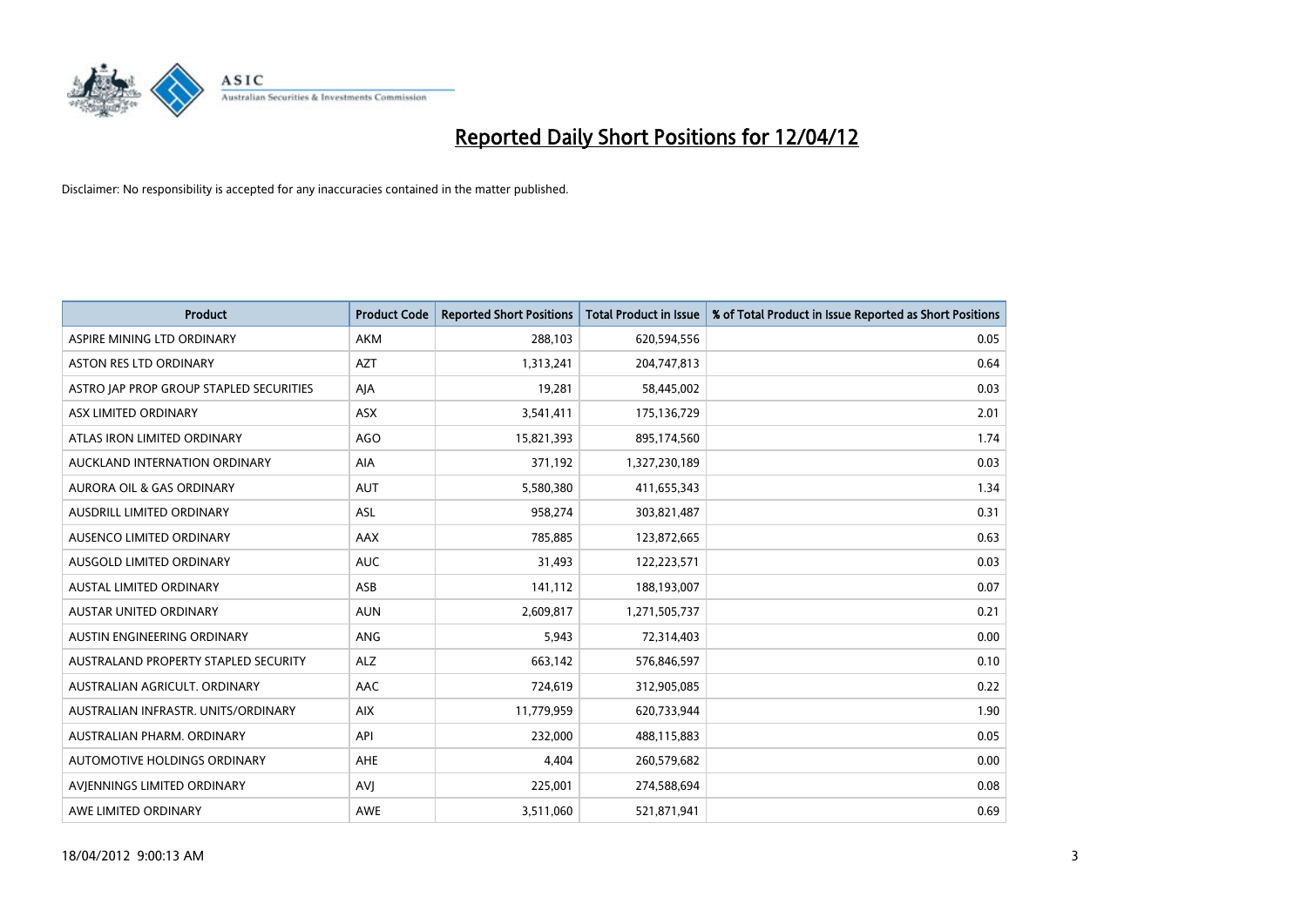

| <b>Product</b>                       | <b>Product Code</b> | <b>Reported Short Positions</b> | <b>Total Product in Issue</b> | % of Total Product in Issue Reported as Short Positions |
|--------------------------------------|---------------------|---------------------------------|-------------------------------|---------------------------------------------------------|
| AZIMUTH RES LTD ORDINARY             | <b>AZH</b>          | 18,024                          | 397,850,724                   | 0.00                                                    |
| AZUMAH RESOURCES ORDINARY            | <b>AZM</b>          | 215,363                         | 333,614,095                   | 0.06                                                    |
| <b>BANDANNA ENERGY ORDINARY</b>      | <b>BND</b>          | 2,862,645                       | 528,481,199                   | 0.53                                                    |
| BANK OF QUEENSLAND. ORDINARY         | <b>BOO</b>          | 8,629,686                       | 277,288,396                   | 3.13                                                    |
| <b>BANNERMAN RESOURCES ORDINARY</b>  | <b>BMN</b>          | 10,000                          | 297,244,208                   | 0.00                                                    |
| <b>BASE RES LIMITED ORDINARY</b>     | <b>BSE</b>          | 360,477                         | 460,440,029                   | 0.07                                                    |
| <b>BASSARI RESOURCES ORDINARY</b>    | <b>BSR</b>          | 2,346,667                       | 405,448,689                   | 0.58                                                    |
| BATHURST RESOURCES ORDINARY          | <b>BTU</b>          | 32,342,053                      | 693,447,997                   | 4.66                                                    |
| BC IRON LIMITED ORDINARY             | <b>BCI</b>          | 272,410                         | 103,861,000                   | 0.26                                                    |
| BEACH ENERGY LIMITED ORDINARY        | <b>BPT</b>          | 23,210,024                      | 1,199,253,779                 | 1.95                                                    |
| BEADELL RESOURCE LTD ORDINARY        | <b>BDR</b>          | 7,731,587                       | 716,004,752                   | 1.08                                                    |
| BENDIGO AND ADELAIDE ORDINARY        | <b>BEN</b>          | 4,304,915                       | 396,432,327                   | 1.08                                                    |
| BERKELEY RESOURCES ORDINARY          | <b>BKY</b>          | 202,785                         | 174,298,273                   | 0.12                                                    |
| BETASHARES ASX RES ETF UNITS         | <b>ORE</b>          | 84,330                          | 4,220,217                     | 2.00                                                    |
| <b>BHP BILLITON LIMITED ORDINARY</b> | <b>BHP</b>          | 15,725,703                      | 3,211,691,105                 | 0.46                                                    |
| <b>BILLABONG ORDINARY</b>            | <b>BBG</b>          | 25,663,377                      | 255,102,103                   | 10.05                                                   |
| <b>BIOTA HOLDINGS ORDINARY</b>       | <b>BTA</b>          | 329,536                         | 181,853,957                   | 0.18                                                    |
| <b>BLACKMORES LIMITED ORDINARY</b>   | <b>BKL</b>          | 260                             | 16,779,761                    | 0.00                                                    |
| <b>BLUESCOPE STEEL LTD ORDINARY</b>  | <b>BSL</b>          | 42,376,090                      | 3,349,185,247                 | 1.27                                                    |
| <b>BOART LONGYEAR ORDINARY</b>       | <b>BLY</b>          | 1,971,226                       | 461,163,412                   | 0.42                                                    |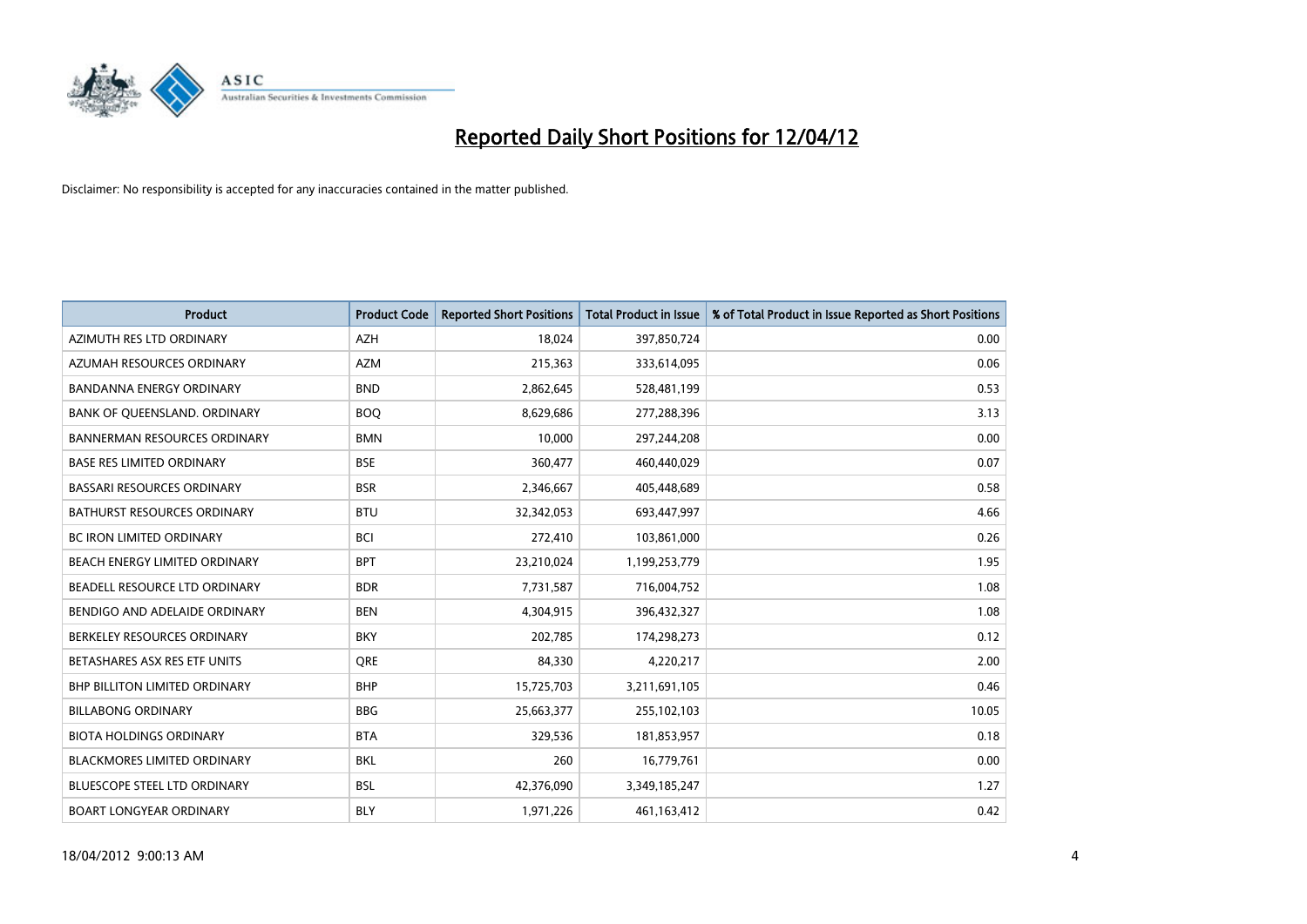

| <b>Product</b>                     | <b>Product Code</b> | <b>Reported Short Positions</b> | <b>Total Product in Issue</b> | % of Total Product in Issue Reported as Short Positions |
|------------------------------------|---------------------|---------------------------------|-------------------------------|---------------------------------------------------------|
| <b>BOOM LOGISTICS ORDINARY</b>     | <b>BOL</b>          | 830                             | 468,663,585                   | 0.00                                                    |
| <b>BORAL LIMITED, ORDINARY</b>     | <b>BLD</b>          | 36,216,769                      | 758,572,140                   | 4.78                                                    |
| <b>BRADKEN LIMITED ORDINARY</b>    | <b>BKN</b>          | 6,026,771                       | 168,629,376                   | 3.57                                                    |
| <b>BRAMBLES LIMITED ORDINARY</b>   | <b>BXB</b>          | 10,407,994                      | 1,480,933,915                 | 0.71                                                    |
| BREVILLE GROUP LTD ORDINARY        | <b>BRG</b>          | 48,827                          | 130,095,322                   | 0.04                                                    |
| <b>BRICKWORKS LIMITED ORDINARY</b> | <b>BKW</b>          | 25,101                          | 147,567,333                   | 0.02                                                    |
| <b>BROCKMAN RESOURCES ORDINARY</b> | <b>BRM</b>          | 101,850                         | 145,053,151                   | 0.07                                                    |
| <b>BULLABULLING GOLD ORDINARY</b>  | <b>BAB</b>          | 70,902                          | 170,680,298                   | 0.04                                                    |
| <b>BURU ENERGY ORDINARY</b>        | <b>BRU</b>          | 6,918,215                       | 234,219,477                   | 2.95                                                    |
| <b>BWP TRUST ORDINARY UNITS</b>    | <b>BWP</b>          | 404,824                         | 525,255,093                   | 0.07                                                    |
| CABCHARGE AUSTRALIA ORDINARY       | CAB                 | 511,577                         | 120,437,014                   | 0.43                                                    |
| CALTEX AUSTRALIA ORDINARY          | <b>CTX</b>          | 6,412,859                       | 270,000,000                   | 2.37                                                    |
| <b>CAMPBELL BROTHERS ORDINARY</b>  | <b>CPB</b>          | 1,584,355                       | 67,503,411                    | 2.35                                                    |
| CAPE LAMBERT RES LTD ORDINARY      | <b>CFE</b>          | 96,069                          | 689,108,792                   | 0.01                                                    |
| CARABELLA RES LTD ORDINARY         | <b>CLR</b>          | 30,611                          | 133,642,797                   | 0.02                                                    |
| <b>CARBON ENERGY ORDINARY</b>      | <b>CNX</b>          | 48,071                          | 772,293,626                   | 0.01                                                    |
| CARDNO LIMITED ORDINARY            | CDD                 | 34,928                          | 138,094,885                   | 0.03                                                    |
| CARNARVON PETROLEUM ORDINARY       | <b>CVN</b>          | 327,378                         | 694,644,634                   | 0.05                                                    |
| CARSALES.COM LTD ORDINARY          | <b>CRZ</b>          | 21,095,267                      | 233,684,223                   | 9.02                                                    |
| CASH CONVERTERS ORDINARY           | CCV                 | 41,599                          | 379,761,025                   | 0.01                                                    |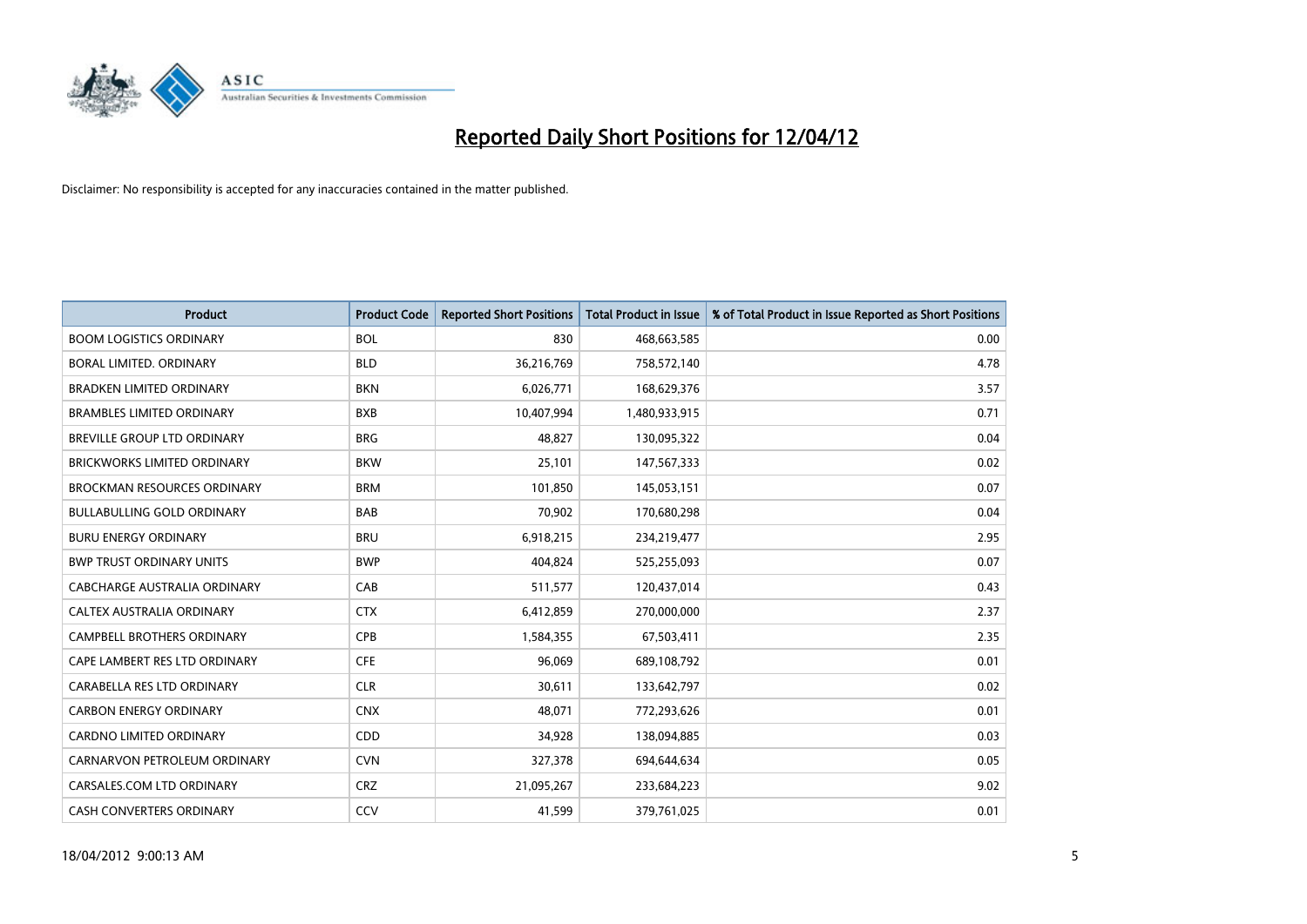

| Product                                  | <b>Product Code</b> | <b>Reported Short Positions</b> | <b>Total Product in Issue</b> | % of Total Product in Issue Reported as Short Positions |
|------------------------------------------|---------------------|---------------------------------|-------------------------------|---------------------------------------------------------|
| CENTRO RETAIL AUST ORD/UNIT STAPLED SEC  | <b>CRF</b>          | 10,743,460                      | 1,340,723,189                 | 0.80                                                    |
| CERAMIC FUEL CELLS ORDINARY              | <b>CFU</b>          | 141,512                         | 1,366,298,863                 | 0.00                                                    |
| <b>CFS RETAIL PROPERTY UNITS</b>         | <b>CFX</b>          | 59,375,799                      | 2,839,591,911                 | 2.09                                                    |
| CGA MINING LIMITED ORDINARY              | <b>CGX</b>          | 251,604                         | 337,725,726                   | 0.08                                                    |
| CHALLENGER DIV.PRO. STAPLED UNITS        | <b>CDI</b>          | 139,905                         | 883,903,667                   | 0.01                                                    |
| <b>CHALLENGER INFRAST, STAPLED UNITS</b> | <b>CIF</b>          | 126,594                         | 316,223,785                   | 0.04                                                    |
| <b>CHALLENGER LIMITED ORDINARY</b>       | <b>CGF</b>          | 2,883,887                       | 548,329,617                   | 0.53                                                    |
| CHARTER HALL GROUP STAPLED US PROHIBIT.  | <b>CHC</b>          | 227,623                         | 308,610,130                   | 0.07                                                    |
| <b>CHARTER HALL OFFICE UNIT</b>          | CQO                 | 7,069,541                       | 493,319,730                   | 1.41                                                    |
| <b>CHARTER HALL RETAIL UNITS</b>         | <b>COR</b>          | 770,267                         | 299,628,571                   | 0.26                                                    |
| <b>CHORUS LIMITED ORDINARY</b>           | <b>CNU</b>          | 1,474,978                       | 385,082,123                   | 0.39                                                    |
| <b>CLOUGH LIMITED ORDINARY</b>           | <b>CLO</b>          | 117,419                         | 772,498,079                   | 0.01                                                    |
| <b>CNPR GRP UNITS/ORD STAPLED</b>        | <b>CNP</b>          | 2,537                           | 972,414,514                   | 0.00                                                    |
| COAL OF AFRICA LTD ORDINARY              | <b>CZA</b>          | 610,084                         | 662,484,573                   | 0.09                                                    |
| <b>COALSPUR MINES LTD ORDINARY</b>       | <b>CPL</b>          | 8,024,413                       | 620,729,899                   | 1.29                                                    |
| COALWORKS LIMITED ORDINARY               | <b>CWK</b>          | 19,000                          | 149,088,955                   | 0.02                                                    |
| COBAR CONSOLIDATED ORDINARY              | CCU                 | 240,926                         | 208,868,037                   | 0.11                                                    |
| COCA-COLA AMATIL ORDINARY                | <b>CCL</b>          | 11,196,234                      | 759,567,552                   | 1.47                                                    |
| <b>COCHLEAR LIMITED ORDINARY</b>         | <b>COH</b>          | 6,119,098                       | 56,929,432                    | 10.73                                                   |
| COCKATOO COAL ORDINARY                   | <b>COK</b>          | 4,557,797                       | 1,016,196,908                 | 0.45                                                    |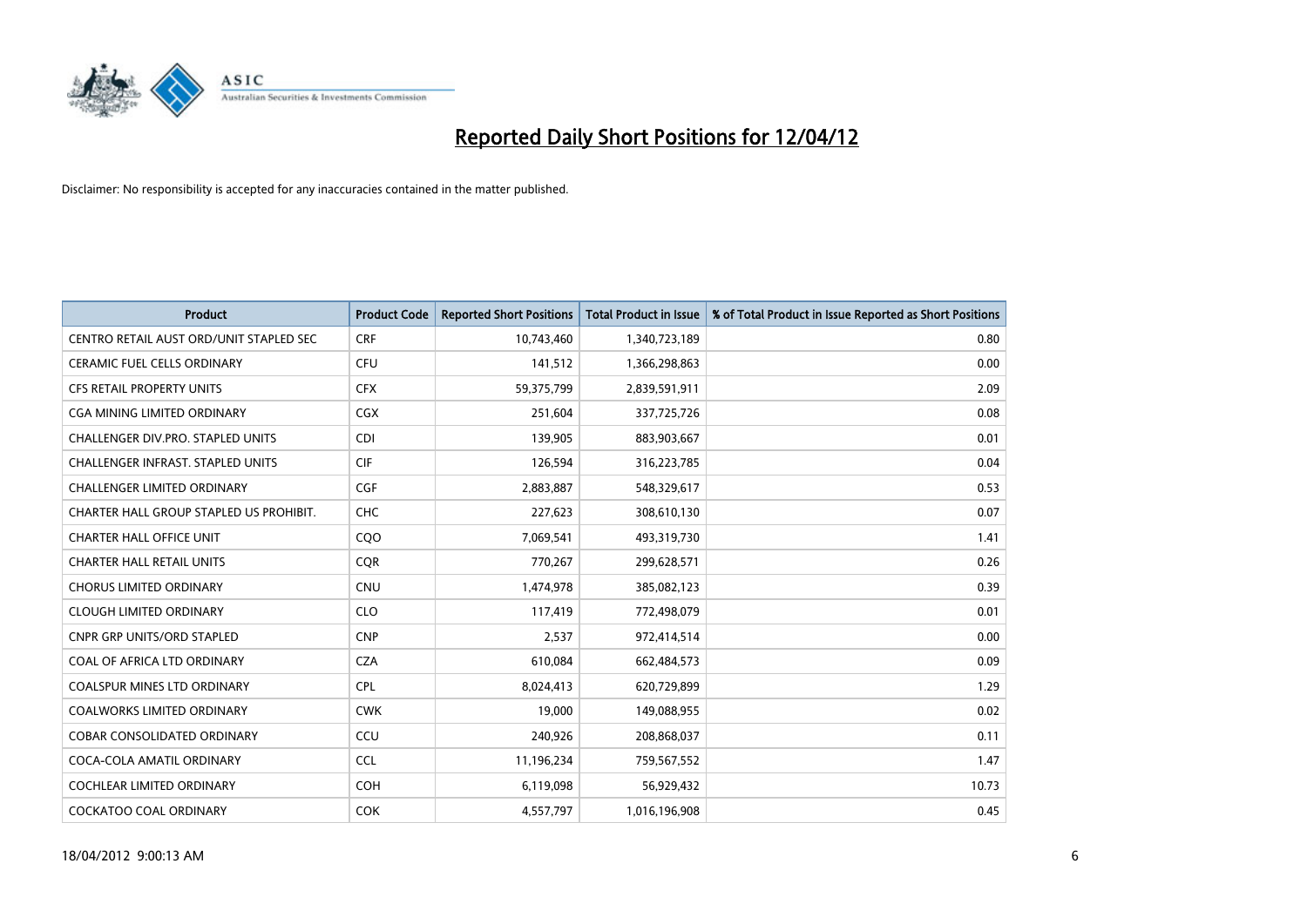

| <b>Product</b>                          | <b>Product Code</b> | <b>Reported Short Positions</b> | <b>Total Product in Issue</b> | % of Total Product in Issue Reported as Short Positions |
|-----------------------------------------|---------------------|---------------------------------|-------------------------------|---------------------------------------------------------|
| <b>COKAL LTD ORDINARY</b>               | <b>CKA</b>          | 95,452                          | 411,046,892                   | 0.02                                                    |
| COMMONWEALTH BANK, ORDINARY             | <b>CBA</b>          | 26,856,489                      | 1,581,280,593                 | 1.67                                                    |
| <b>COMMONWEALTH PROP ORDINARY UNITS</b> | <b>CPA</b>          | 25,580,827                      | 2,389,601,065                 | 1.08                                                    |
| <b>COMPASS RESOURCES ORDINARY</b>       | <b>CMR</b>          | 63,000                          | 1,403,744,100                 | 0.00                                                    |
| <b>COMPUTERSHARE LTD ORDINARY</b>       | <b>CPU</b>          | 11,924,430                      | 555,664,059                   | 2.11                                                    |
| CONSOLIDATED MEDIA, ORDINARY            | <b>CMI</b>          | 192,559                         | 561,834,996                   | 0.03                                                    |
| CONTINENTAL COAL LTD ORDINARY           | <b>CCC</b>          | 285,527                         | 421,018,421                   | 0.07                                                    |
| <b>CREDIT CORP GROUP ORDINARY</b>       | <b>CCP</b>          | 4,756                           | 45,571,114                    | 0.01                                                    |
| <b>CROMWELL PROP STAPLED SECURITIES</b> | <b>CMW</b>          | 17,863                          | 1,168,086,516                 | 0.00                                                    |
| <b>CROWN LIMITED ORDINARY</b>           | <b>CWN</b>          | 4,339,081                       | 728,394,185                   | 0.60                                                    |
| <b>CSG LIMITED ORDINARY</b>             | <b>CSV</b>          | 650,240                         | 282,567,499                   | 0.22                                                    |
| <b>CSL LIMITED ORDINARY</b>             | <b>CSL</b>          | 9,733,667                       | 514,490,422                   | 1.89                                                    |
| <b>CSR LIMITED ORDINARY</b>             | <b>CSR</b>          | 28,378,326                      | 506,000,315                   | 5.61                                                    |
| <b>CUDECO LIMITED ORDINARY</b>          | CDU                 | 3,051,623                       | 190,709,873                   | 1.61                                                    |
| <b>CUE ENERGY RESOURCE ORDINARY</b>     | <b>CUE</b>          | 3,092,834                       | 695,153,053                   | 0.44                                                    |
| <b>CUSTOMERS LIMITED ORDINARY</b>       | <b>CUS</b>          | 18,075                          | 134,869,357                   | 0.01                                                    |
| DART ENERGY LTD ORDINARY                | <b>DTE</b>          | 13,727,958                      | 736,141,536                   | 1.87                                                    |
| DAVID JONES LIMITED ORDINARY            | <b>DJS</b>          | 54,283,830                      | 524,940,325                   | 10.33                                                   |
| DECMIL GROUP LIMITED ORDINARY           | <b>DCG</b>          | 10,466                          | 166,492,757                   | 0.00                                                    |
| DEEP YELLOW LIMITED ORDINARY            | <b>DYL</b>          | 668                             | 1,128,736,403                 | 0.00                                                    |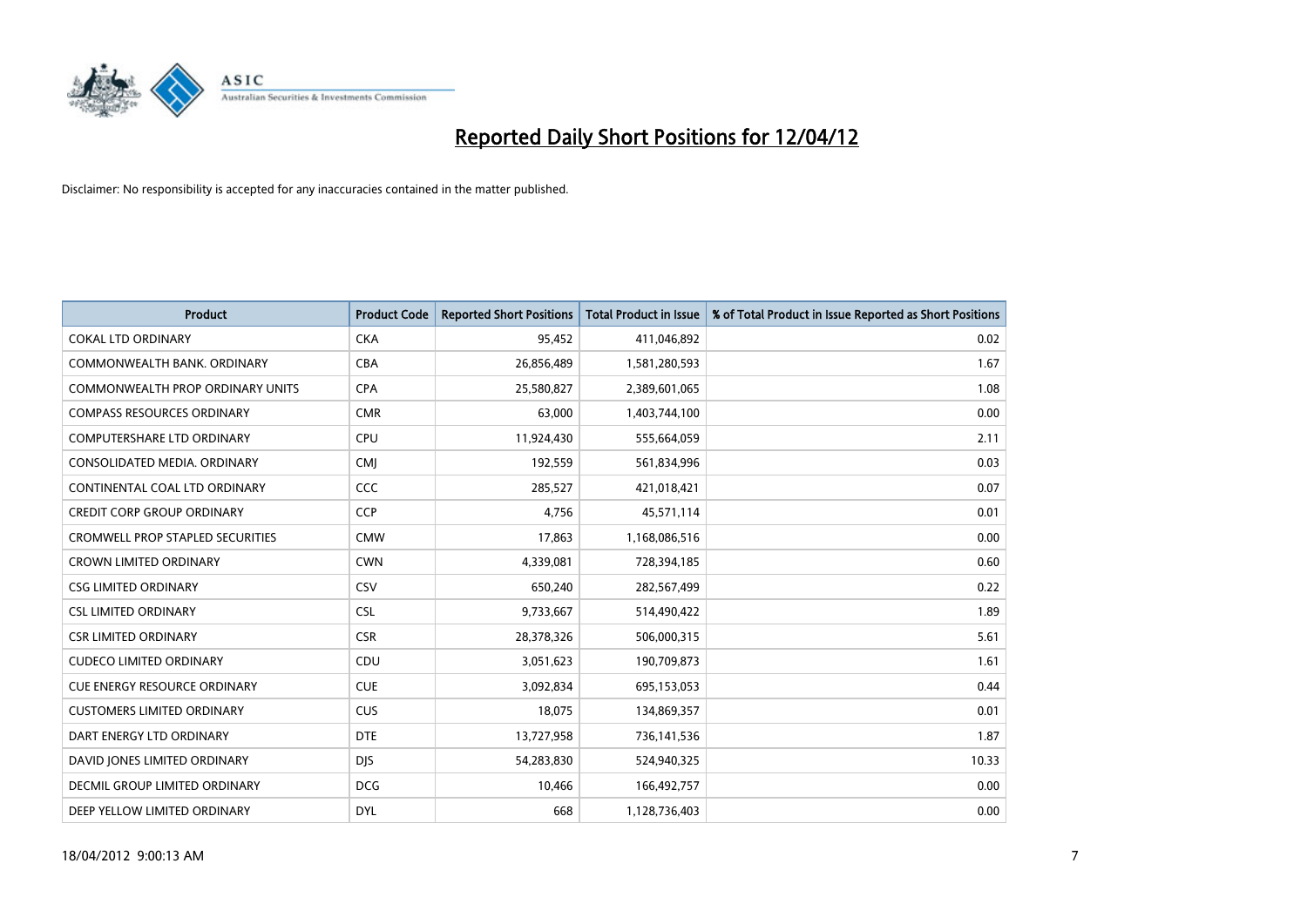

| <b>Product</b>                       | <b>Product Code</b> | <b>Reported Short Positions</b> | <b>Total Product in Issue</b> | % of Total Product in Issue Reported as Short Positions |
|--------------------------------------|---------------------|---------------------------------|-------------------------------|---------------------------------------------------------|
| DEXUS PROPERTY GROUP STAPLED UNITS   | <b>DXS</b>          | 20,009,519                      | 4,839,024,176                 | 0.40                                                    |
| DISCOVERY METALS LTD ORDINARY        | <b>DML</b>          | 9,423,412                       | 442,128,231                   | 2.13                                                    |
| DOMINO PIZZA ENTERPR ORDINARY        | <b>DMP</b>          | 727,036                         | 69,899,674                    | 1.04                                                    |
| DOWNER EDI LIMITED ORDINARY          | <b>DOW</b>          | 5,678,172                       | 429,100,296                   | 1.32                                                    |
| DRILLSEARCH ENERGY ORDINARY          | <b>DLS</b>          | 1,896,553                       | 337,449,196                   | 0.55                                                    |
| DUET GROUP STAPLED US PROHIBIT.      | <b>DUE</b>          | 14,078,719                      | 1,109,831,386                 | 1.27                                                    |
| <b>DULUXGROUP LIMITED ORDINARY</b>   | <b>DLX</b>          | 7,469,669                       | 367,456,259                   | 2.04                                                    |
| ECHO ENTERTAINMENT ORDINARY          | EGP                 | 55,324,590                      | 688,019,737                   | 8.04                                                    |
| <b>ELDERS LIMITED ORDINARY</b>       | <b>ELD</b>          | 20,365,505                      | 448,598,480                   | 4.53                                                    |
| ELDORADO GOLD CORP CDI 1:1           | EAU                 | 68,140                          | 9,099,695                     | 0.75                                                    |
| ELEMENTAL MINERALS ORDINARY          | <b>ELM</b>          | 309,751                         | 243,614,280                   | 0.11                                                    |
| ELEMENTOS LIMITED ORDINARY           | ELT                 | 16                              | 82,383,526                    | 0.00                                                    |
| <b>EMECO HOLDINGS ORDINARY</b>       | <b>EHL</b>          | 2,072,402                       | 631,237,586                   | 0.34                                                    |
| <b>ENDEAVOUR MIN CORP CDI 1:1</b>    | <b>EVR</b>          | 101,640                         | 119,047,006                   | 0.07                                                    |
| ENERGY RESOURCES ORDINARY 'A'        | ERA                 | 9,130,284                       | 517,725,062                   | 1.77                                                    |
| <b>ENERGY WORLD CORPOR, ORDINARY</b> | <b>EWC</b>          | 26,499,001                      | 1,734,166,672                 | 1.51                                                    |
| <b>ENVESTRA LIMITED ORDINARY</b>     | <b>ENV</b>          | 4,535,775                       | 1,547,890,032                 | 0.28                                                    |
| EQUATORIAL RES LTD ORDINARY          | EQX                 | 43.193                          | 115,148,553                   | 0.03                                                    |
| <b>EUROZ LIMITED ORDINARY</b>        | EZL                 | 64,420                          | 143,623,248                   | 0.04                                                    |
| EVOLUTION MINING LTD ORDINARY        | <b>EVN</b>          | 2,920,291                       | 707,105,713                   | 0.40                                                    |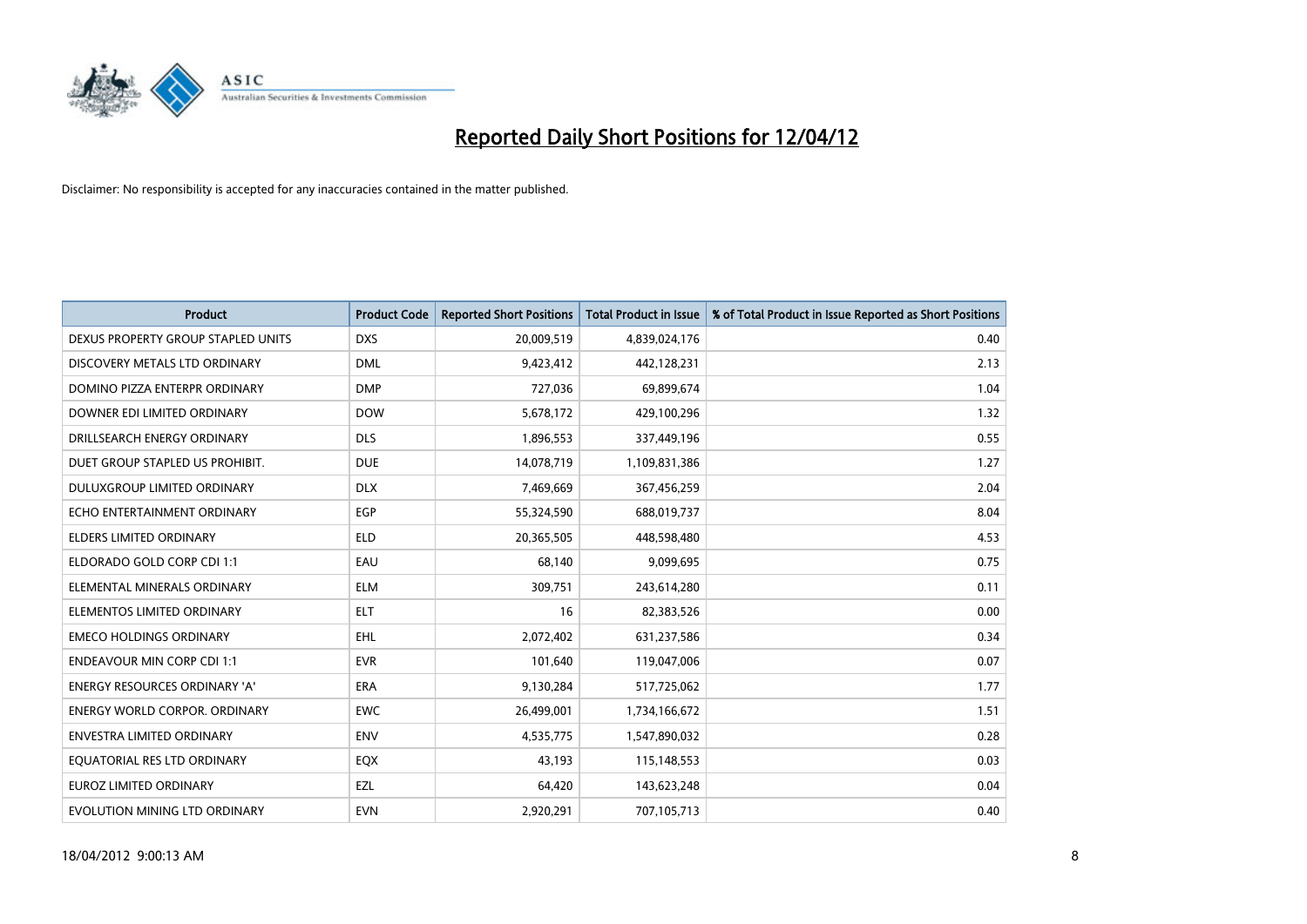

| <b>Product</b>                        | <b>Product Code</b> | <b>Reported Short Positions</b> | <b>Total Product in Issue</b> | % of Total Product in Issue Reported as Short Positions |
|---------------------------------------|---------------------|---------------------------------|-------------------------------|---------------------------------------------------------|
| <b>EXCO RESOURCES LTD ORDINARY</b>    | <b>EXS</b>          | 50,060                          | 356,044,187                   | 0.01                                                    |
| EXTRACT RESOURCES ORDINARY            | EXT                 | 212,200                         | 252,220,823                   | 0.08                                                    |
| FAIRFAX MEDIA LTD ORDINARY            | <b>FXI</b>          | 256,309,563                     | 2,351,955,725                 | 10.90                                                   |
| FANTASTIC HOLDINGS ORDINARY           | <b>FAN</b>          | 99,000                          | 102,739,538                   | 0.10                                                    |
| <b>FAR LTD ORDINARY</b>               | <b>FAR</b>          | 26,000,000                      | 2,430,080,157                 | 1.07                                                    |
| FISHER & PAYKEL H. ORDINARY           | <b>FPH</b>          | 7,000                           | 530,053,399                   | 0.00                                                    |
| FKP PROPERTY GROUP STAPLED SECURITIES | <b>FKP</b>          | 36,534,296                      | 1,211,033,858                 | 3.01                                                    |
| FLEETWOOD CORP ORDINARY               | <b>FWD</b>          | 137,003                         | 59,170,665                    | 0.22                                                    |
| FLETCHER BUILDING ORDINARY            | <b>FBU</b>          | 11,170,394                      | 680,739,504                   | 1.64                                                    |
| FLEXIGROUP LIMITED ORDINARY           | <b>FXL</b>          | 126,886                         | 279,911,147                   | 0.03                                                    |
| FLIGHT CENTRE ORDINARY                | <b>FLT</b>          | 9,917,894                       | 100,024,697                   | 9.90                                                    |
| FLINDERS MINES LTD ORDINARY           | <b>FMS</b>          | 219,071                         | 1,821,300,404                 | 0.02                                                    |
| <b>FOCUS MINERALS LTD ORDINARY</b>    | <b>FML</b>          | 569,311                         | 4,320,773,701                 | 0.01                                                    |
| <b>FORGE GROUP LIMITED ORDINARY</b>   | FGE                 | 297,817                         | 83,469,014                    | 0.35                                                    |
| FORTESCUE METALS GRP ORDINARY         | <b>FMG</b>          | 105,499,988                     | 3,113,798,659                 | 3.36                                                    |
| <b>G.U.D. HOLDINGS ORDINARY</b>       | GUD                 | 1,076,322                       | 70,803,455                    | 1.54                                                    |
| <b>GALAXY RESOURCES ORDINARY</b>      | GXY                 | 4,895,890                       | 323,327,000                   | 1.51                                                    |
| <b>GEODYNAMICS LIMITED ORDINARY</b>   | GDY                 | 850                             | 406,452,608                   | 0.00                                                    |
| <b>GINDALBIE METALS LTD ORDINARY</b>  | GBG                 | 34,051,553                      | 1,247,487,454                 | 2.72                                                    |
| <b>GLOUCESTER COAL ORDINARY</b>       | GCL                 | 1,187,462                       | 202,905,967                   | 0.56                                                    |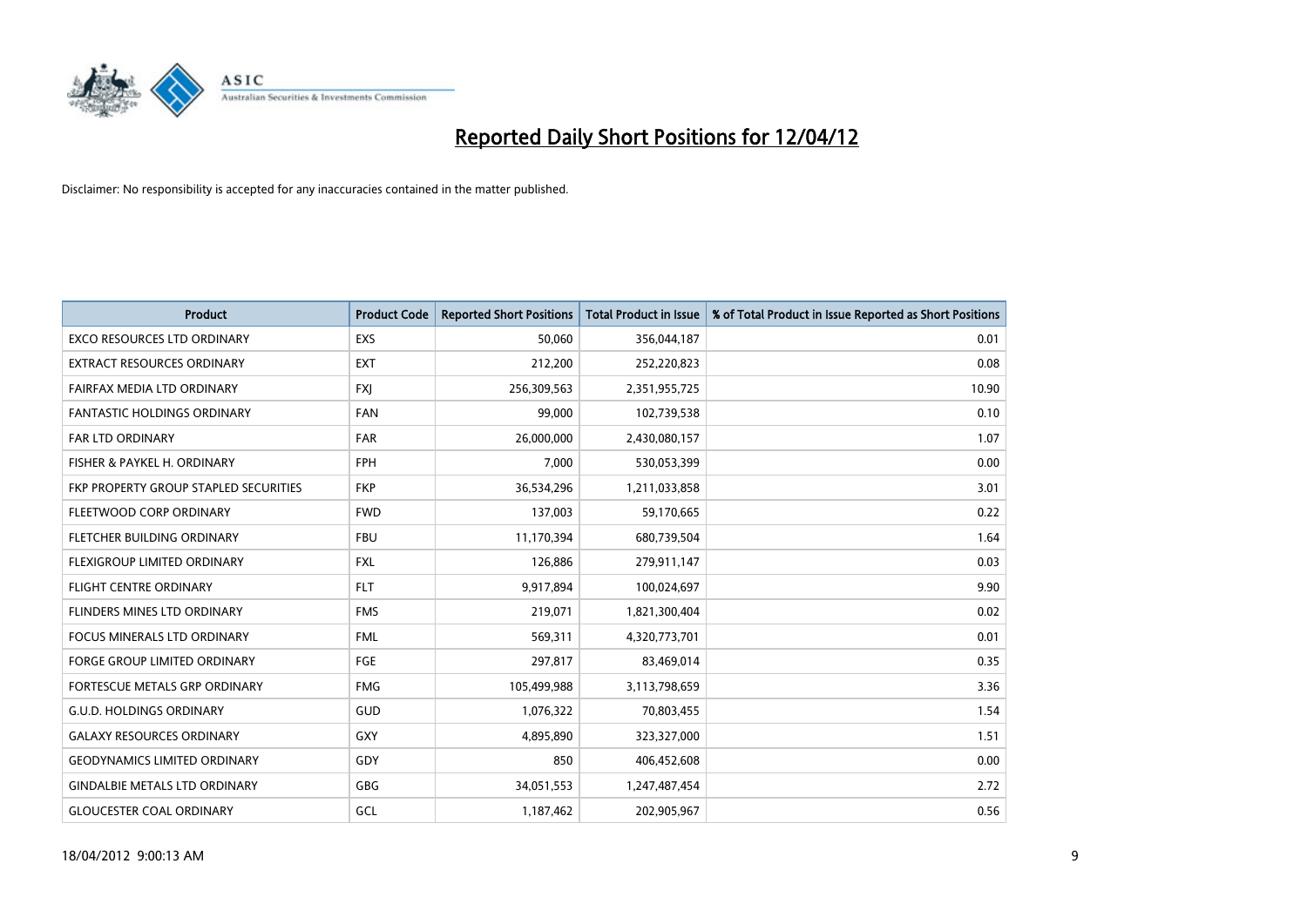

| <b>Product</b>                                   | <b>Product Code</b> | <b>Reported Short Positions</b> | <b>Total Product in Issue</b> | % of Total Product in Issue Reported as Short Positions |
|--------------------------------------------------|---------------------|---------------------------------|-------------------------------|---------------------------------------------------------|
| <b>GOLD ROAD RES LTD ORDINARY</b>                | <b>GOR</b>          | 318,124                         | 389,950,665                   | 0.09                                                    |
| <b>GOLDEN RIM RESOURCES ORDINARY</b>             | <b>GMR</b>          | 5,000                           | 413,306,231                   | 0.00                                                    |
| <b>GOODMAN FIELDER, ORDINARY</b>                 | GFF                 | 28,203,684                      | 1,955,559,207                 | 1.43                                                    |
| GOODMAN GROUP STAPLED US PROH. DEF               | <b>GMGDA</b>        | 10,179,792                      | 1,547,163,349                 | 0.63                                                    |
| <b>GPT GROUP STAPLED SEC.</b>                    | GPT                 | 10,024,669                      | 1,799,961,423                 | 0.52                                                    |
| <b>GRAINCORP LIMITED A CLASS ORDINARY</b>        | <b>GNC</b>          | 698,887                         | 198,318,900                   | 0.36                                                    |
| <b>GRANGE RESOURCES, ORDINARY</b>                | GRR                 | 2,092,669                       | 1,154,766,592                 | 0.17                                                    |
| <b>GREEN ROCK ENERGY ORDINARY</b>                | <b>GRK</b>          | 14,960,000                      | 1,080,218,798                 | 1.38                                                    |
| <b>GREENLAND MIN EN LTD ORDINARY</b>             | GGG                 | 3,044,175                       | 416,390,488                   | 0.73                                                    |
| <b>GROWTHPOINT PROPERTY ORD/UNIT STAPLED SEC</b> | GOZ                 | 57,312                          | 291,904,374                   | 0.02                                                    |
| <b>GRYPHON MINERALS LTD ORDINARY</b>             | GRY                 | 4,112,967                       | 348,264,983                   | 1.18                                                    |
| <b>GUILDFORD COAL LTD ORDINARY</b>               | <b>GUF</b>          | 1,245,607                       | 275,363,771                   | 0.46                                                    |
| <b>GUNNS LIMITED ORDINARY</b>                    | <b>GNS</b>          | 61,543,147                      | 848,401,559                   | 7.24                                                    |
| <b>GWA GROUP LTD ORDINARY</b>                    | GWA                 | 12,415,744                      | 302,005,514                   | 4.10                                                    |
| HARVEY NORMAN ORDINARY                           | <b>HVN</b>          | 75,601,113                      | 1,062,316,784                 | 7.08                                                    |
| HASTIE GROUP LIMITED ORDINARY                    | <b>HST</b>          | 231,464                         | 137,353,504                   | 0.17                                                    |
| HASTINGS DIVERSIFIED STAPLED SECURITY            | <b>HDF</b>          | 802,857                         | 530,001,072                   | 0.15                                                    |
| HAVILAH RESOURCES NL ORDINARY                    | <b>HAV</b>          | 75,177                          | 101,311,223                   | 0.07                                                    |
| <b>HENDERSON GROUP CDI 1:1</b>                   | <b>HGG</b>          | 17,077,555                      | 669,889,446                   | 2.55                                                    |
| HFA HOLDINGS LIMITED ORDINARY                    | <b>HFA</b>          | 3,809                           | 117,332,831                   | 0.00                                                    |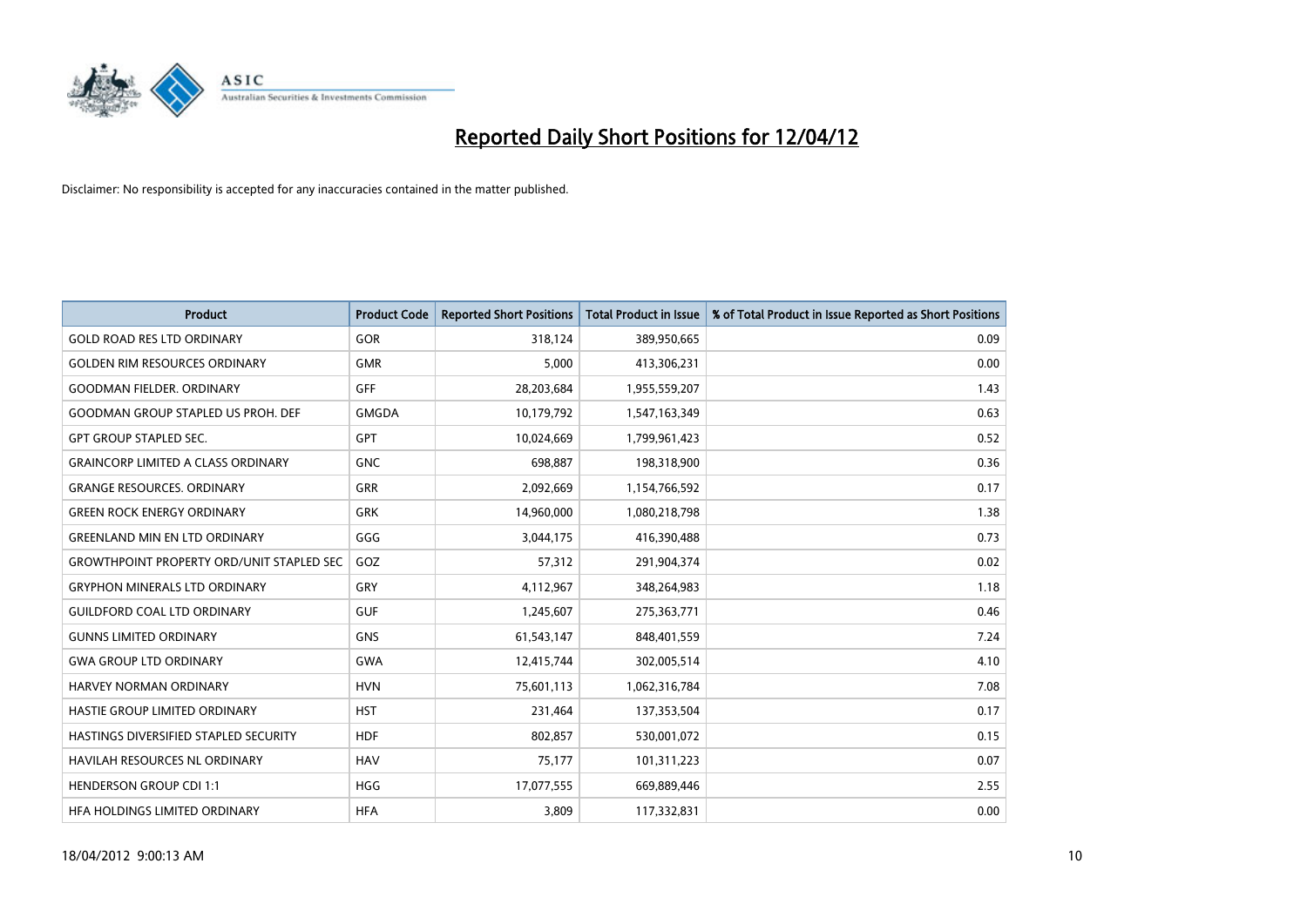

| <b>Product</b>                           | <b>Product Code</b> | <b>Reported Short Positions</b> | <b>Total Product in Issue</b> | % of Total Product in Issue Reported as Short Positions |
|------------------------------------------|---------------------|---------------------------------|-------------------------------|---------------------------------------------------------|
| <b>HIGHLANDS PACIFIC ORDINARY</b>        | <b>HIG</b>          | 77,597                          | 686,202,481                   | 0.01                                                    |
| HILLGROVE RES LTD ORDINARY               | <b>HGO</b>          | 9,561,959                       | 793,698,575                   | 1.20                                                    |
| HILLS HOLDINGS LTD ORDINARY              | <b>HIL</b>          | 3,412,170                       | 246,500,444                   | 1.36                                                    |
| HORIZON OIL LIMITED ORDINARY             | <b>HZN</b>          | 22,441,786                      | 1,130,811,515                 | 1.99                                                    |
| <b>IINET LIMITED ORDINARY</b>            | <b>IIN</b>          | 21,347                          | 160,968,847                   | 0.00                                                    |
| <b>ILUKA RESOURCES ORDINARY</b>          | ILU                 | 28,139,526                      | 418,700,517                   | 6.70                                                    |
| <b>IMDEX LIMITED ORDINARY</b>            | <b>IMD</b>          | 239,949                         | 206,369,102                   | 0.12                                                    |
| IMF (AUSTRALIA) LTD ORDINARY             | <b>IMF</b>          | 158,742                         | 123,828,193                   | 0.13                                                    |
| <b>INCITEC PIVOT ORDINARY</b>            | <b>IPL</b>          | 5,985,878                       | 1,628,730,107                 | 0.37                                                    |
| <b>INDEPENDENCE GROUP ORDINARY</b>       | <b>IGO</b>          | 8,056,448                       | 232,882,535                   | 3.44                                                    |
| <b>INDOPHIL RESOURCES ORDINARY</b>       | <b>IRN</b>          | 879,865                         | 1,203,146,194                 | 0.06                                                    |
| <b>INDUSTREA LIMITED ORDINARY</b>        | IDL                 | 665,745                         | 368,992,435                   | 0.19                                                    |
| <b>INFIGEN ENERGY STAPLED SECURITIES</b> | <b>IFN</b>          | 4,315,361                       | 762,265,972                   | 0.58                                                    |
| <b>INSURANCE AUSTRALIA ORDINARY</b>      | IAG                 | 3,009,842                       | 2,079,034,021                 | 0.14                                                    |
| INTEGRA MINING LTD, ORDINARY             | <b>IGR</b>          | 5,036,440                       | 846,293,881                   | 0.59                                                    |
| <b>INTREPID MINES ORDINARY</b>           | <b>IAU</b>          | 3,133,656                       | 524,428,289                   | 0.61                                                    |
| INVESTA OFFICE FUND STAPLED SEC. DEF SET | <b>IOFDA</b>        | 551,465                         | 614,041,023                   | 0.08                                                    |
| <b>INVOCARE LIMITED ORDINARY</b>         | <b>IVC</b>          | 1,780,960                       | 110,030,298                   | 1.62                                                    |
| <b>ION LIMITED ORDINARY</b>              | <b>ION</b>          | 164,453                         | 256,365,105                   | 0.06                                                    |
| <b>IOOF HOLDINGS LTD ORDINARY</b>        | IFL.                | 890,682                         | 229,794,395                   | 0.37                                                    |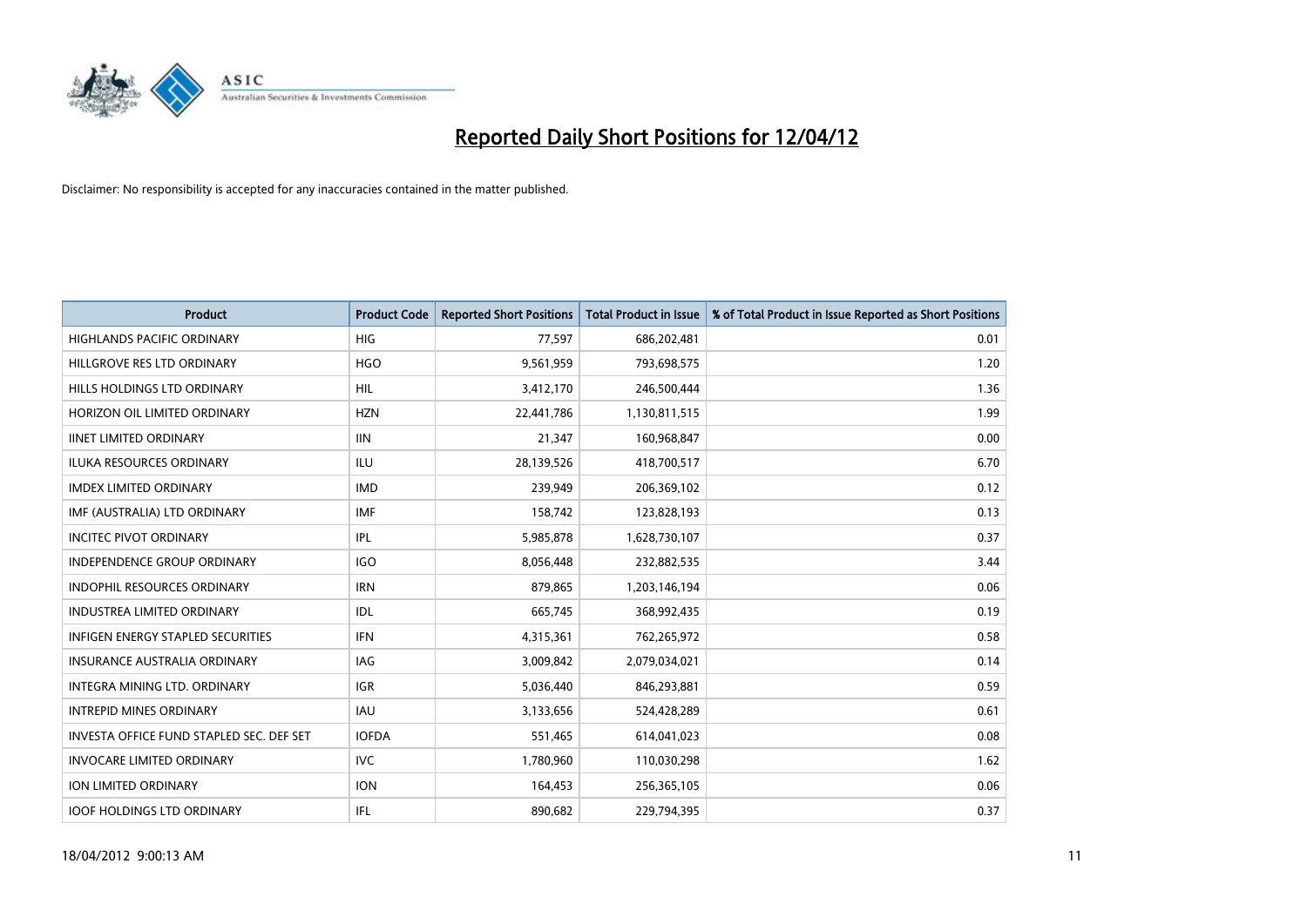

| <b>Product</b>                            | <b>Product Code</b> | <b>Reported Short Positions</b> | <b>Total Product in Issue</b> | % of Total Product in Issue Reported as Short Positions |
|-------------------------------------------|---------------------|---------------------------------|-------------------------------|---------------------------------------------------------|
| <b>IRESS MARKET TECH. ORDINARY</b>        | <b>IRE</b>          | 1,750,097                       | 127,036,010                   | 1.39                                                    |
| <b>IRON ORE HOLDINGS ORDINARY</b>         | <b>IOH</b>          | 18,274                          | 166,637,005                   | 0.01                                                    |
| ISHARES MSCI AUS 200 ISHARES MSCI AUS 200 | IOZ                 | 45,517                          | 4,352,373                     | 1.05                                                    |
| ISHARES S&P HIGH DIV ISHARES S&P HIGH DIV | <b>IHD</b>          | 99.995                          | 2,903,027                     | 3.44                                                    |
| ISHARES SMALL ORDS ISHARES SMALL ORDS     | <b>ISO</b>          | 708,915                         | 5,703,165                     | 12.43                                                   |
| <b>IVANHOE AUSTRALIA ORDINARY</b>         | <b>IVA</b>          | 1,918,189                       | 553,921,745                   | 0.34                                                    |
| JACKA RESOURCES LTD ORDINARY              | <b>JKA</b>          | 209,810                         | 238,113,502                   | 0.09                                                    |
| JAMES HARDIE INDUST CHESS DEPOSITARY INT  | <b>IHX</b>          | 14,937,855                      | 437,175,963                   | 3.41                                                    |
| <b>JB HI-FI LIMITED ORDINARY</b>          | <b>IBH</b>          | 21,422,119                      | 98,850,643                    | 21.66                                                   |
| <b>JUPITER MINES ORDINARY</b>             | <b>IMS</b>          | 50,522                          | 1,806,834,044                 | 0.00                                                    |
| KAGARA LTD ORDINARY                       | KZL                 | 11,440,328                      | 798,953,117                   | 1.41                                                    |
| KANGAROO RES LTD ORDINARY                 | <b>KRL</b>          | 183,728                         | 3,434,430,012                 | 0.00                                                    |
| KAROON GAS AUSTRALIA ORDINARY             | <b>KAR</b>          | 1,243,589                       | 221,420,769                   | 0.56                                                    |
| KATHMANDU HOLD LTD ORDINARY               | <b>KMD</b>          | 1,762,555                       | 200,000,000                   | 0.88                                                    |
| <b>KBL MINING LIMITED ORDINARY</b>        | <b>KBL</b>          | 1,820                           | 240,146,268                   | 0.00                                                    |
| <b>KENTOR GOLD LIMITED ORDINARY</b>       | KGL                 | 11,590                          | 106,209,874                   | 0.01                                                    |
| <b>KEYBRIDGE CAPITAL ORDINARY</b>         | <b>KBC</b>          | 1                               | 172,070,564                   | 0.00                                                    |
| KINGSGATE CONSOLID. ORDINARY              | <b>KCN</b>          | 5,994,484                       | 151,169,756                   | 3.97                                                    |
| KINGSROSE MINING LTD ORDINARY             | <b>KRM</b>          | 108,772                         | 278,947,853                   | 0.03                                                    |
| LEIGHTON HOLDINGS ORDINARY                | LEI                 | 8,533,658                       | 337,087,596                   | 2.50                                                    |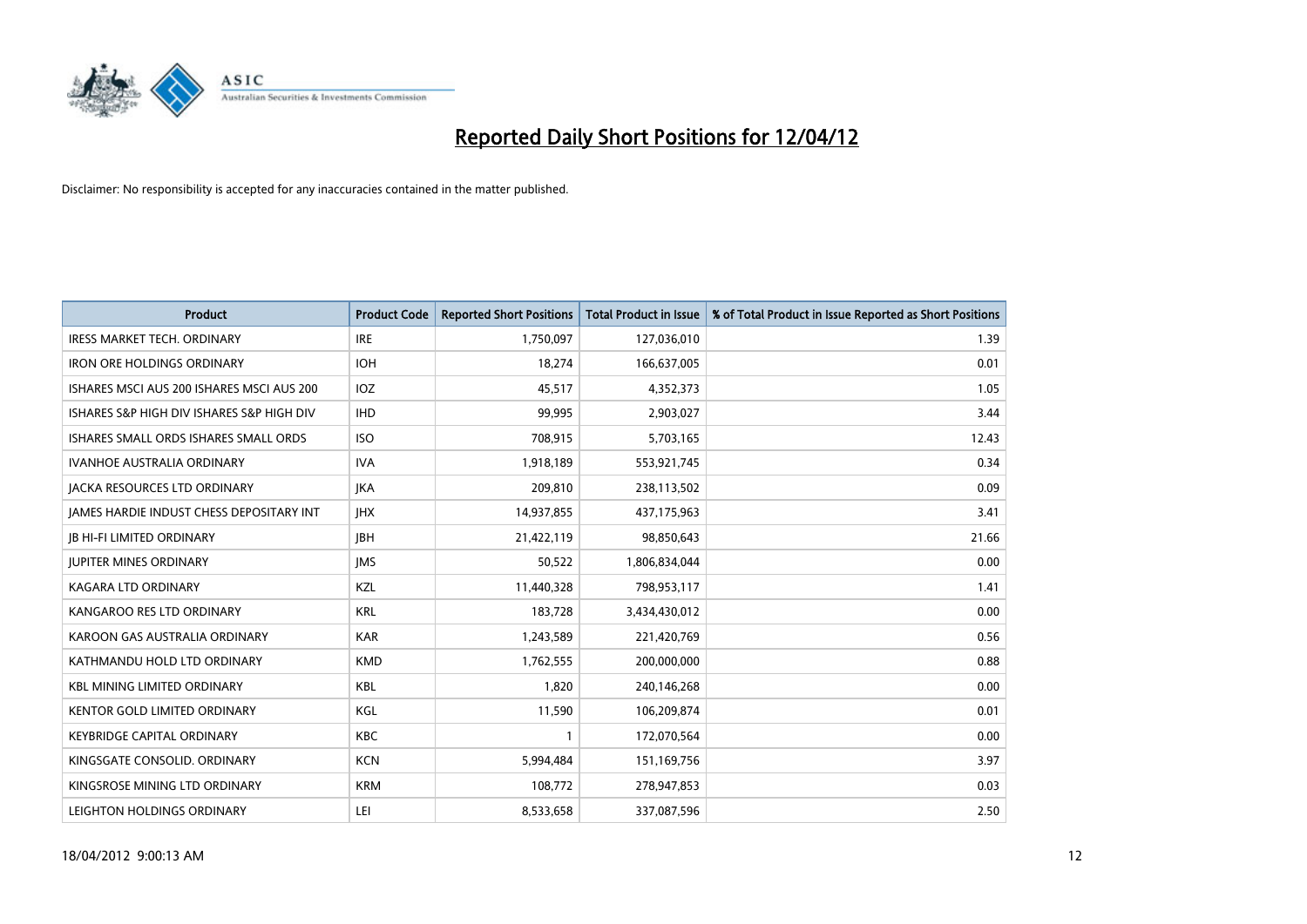

| <b>Product</b>                        | <b>Product Code</b> | <b>Reported Short Positions</b> | <b>Total Product in Issue</b> | % of Total Product in Issue Reported as Short Positions |
|---------------------------------------|---------------------|---------------------------------|-------------------------------|---------------------------------------------------------|
| LEND LEASE GROUP UNIT/ORD STAPLED     | <b>LLC</b>          | 3,476,259                       | 572,789,827                   | 0.60                                                    |
| LINC ENERGY LTD ORDINARY              | <b>LNC</b>          | 15,773,055                      | 504,487,631                   | 3.12                                                    |
| <b>LYNAS CORPORATION ORDINARY</b>     | <b>LYC</b>          | 151,287,944                     | 1,714,496,913                 | 8.83                                                    |
| M2 TELECOMMUNICATION ORDINARY         | <b>MTU</b>          | 375,266                         | 124,543,385                   | 0.29                                                    |
| <b>MACA LIMITED ORDINARY</b>          | <b>MLD</b>          | 212,452                         | 150,000,000                   | 0.14                                                    |
| <b>MACMAHON HOLDINGS ORDINARY</b>     | <b>MAH</b>          | 5,061,700                       | 738,631,705                   | 0.67                                                    |
| MACO ATLAS ROADS GRP ORDINARY STAPLED | <b>MOA</b>          | 10,739,399                      | 464,279,594                   | 2.31                                                    |
| MACQUARIE GROUP LTD ORDINARY          | MQG                 | 7,988,739                       | 348,588,304                   | 2.29                                                    |
| MARENGO MINING ORDINARY               | <b>MGO</b>          | 39,850                          | 1,002,559,863                 | 0.00                                                    |
| <b>MATRIX C &amp; E LTD ORDINARY</b>  | <b>MCE</b>          | 644,505                         | 77,081,507                    | 0.83                                                    |
| MAVERICK DRILLING ORDINARY            | <b>MAD</b>          | 204,499                         | 267,454,286                   | 0.08                                                    |
| MCMILLAN SHAKESPEARE ORDINARY         | <b>MMS</b>          | 15,956                          | 74,523,965                    | 0.01                                                    |
| MCPHERSON'S LTD ORDINARY              | <b>MCP</b>          | 48,044                          | 72,401,758                    | 0.07                                                    |
| MEDUSA MINING LTD ORDINARY            | <b>MML</b>          | 2,939,014                       | 188,903,911                   | 1.55                                                    |
| MELBOURNE IT LIMITED ORDINARY         | <b>MLB</b>          | 9,122                           | 81,352,178                    | 0.01                                                    |
| MEO AUSTRALIA LTD ORDINARY            | <b>MEO</b>          | 4,645,812                       | 539,913,260                   | 0.86                                                    |
| MERMAID MARINE ORDINARY               | <b>MRM</b>          | 375,356                         | 219,311,642                   | 0.17                                                    |
| MESOBLAST LIMITED ORDINARY            | <b>MSB</b>          | 14,454,767                      | 284,478,361                   | 5.08                                                    |
| METALS X LIMITED ORDINARY             | <b>MLX</b>          | 243,144                         | 1,320,540,009                 | 0.02                                                    |
| METCASH LIMITED ORDINARY              | <b>MTS</b>          | 37,970,081                      | 771,345,864                   | 4.91                                                    |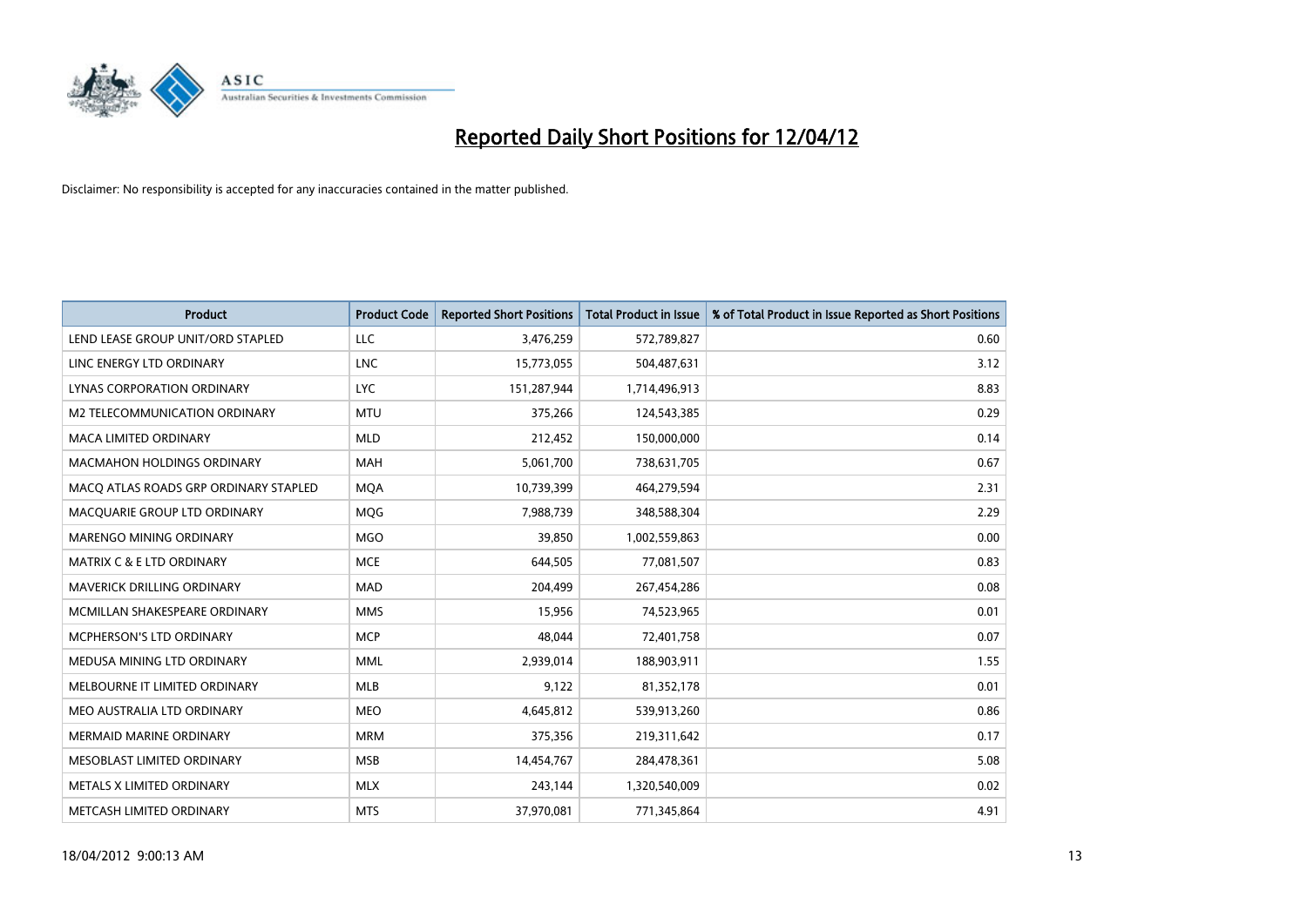

| <b>Product</b>                    | <b>Product Code</b> | <b>Reported Short Positions</b> | <b>Total Product in Issue</b> | % of Total Product in Issue Reported as Short Positions |
|-----------------------------------|---------------------|---------------------------------|-------------------------------|---------------------------------------------------------|
| METMINCO LIMITED ORDINARY         | <b>MNC</b>          | 1,752,249                       | 1,749,541,573                 | 0.09                                                    |
| MHM METALS LIMITED ORDINARY       | <b>MHM</b>          | 37,083                          | 104,230,268                   | 0.04                                                    |
| MICLYN EXP OFFSHR ORDINARY        | <b>MIO</b>          | 1,177,733                       | 278,515,705                   | 0.42                                                    |
| MILTON CORPORATION ORDINARY       | <b>MLT</b>          | 12,800                          | 121,625,655                   | 0.01                                                    |
| MINCOR RESOURCES NL ORDINARY      | <b>MCR</b>          | 1,543,156                       | 194,354,889                   | 0.78                                                    |
| MINERAL DEPOSITS ORDINARY         | <b>MDL</b>          | 118,349                         | 83,538,786                    | 0.14                                                    |
| MINERAL RESOURCES, ORDINARY       | <b>MIN</b>          | 1,244,243                       | 184,856,018                   | 0.64                                                    |
| MIRABELA NICKEL LTD ORDINARY      | <b>MBN</b>          | 12,078,308                      | 492,516,163                   | 2.44                                                    |
| MIRVAC GROUP STAPLED SECURITIES   | <b>MGR</b>          | 3,994,488                       | 3,418,236,755                 | 0.09                                                    |
| MOLOPO ENERGY LTD ORDINARY        | <b>MPO</b>          | 944,865                         | 245,579,810                   | 0.39                                                    |
| MOLY MINES LIMITED ORDINARY       | <b>MOL</b>          | 102,227                         | 384,893,989                   | 0.03                                                    |
| MONADELPHOUS GROUP ORDINARY       | <b>MND</b>          | 2,505,234                       | 88,674,327                    | 2.82                                                    |
| MORTGAGE CHOICE LTD ORDINARY      | MOC                 | 2,240,171                       | 120,319,572                   | 1.86                                                    |
| <b>MOUNT GIBSON IRON ORDINARY</b> | <b>MGX</b>          | 5,396,382                       | 1,082,716,453                 | 0.49                                                    |
| MURCHISON METALS LTD ORDINARY     | <b>MMX</b>          | 4,948,780                       | 450,093,277                   | 1.09                                                    |
| MYER HOLDINGS LTD ORDINARY        | <b>MYR</b>          | 77,679,356                      | 583,384,551                   | 13.32                                                   |
| NATIONAL AUST. BANK ORDINARY      | <b>NAB</b>          | 13,339,543                      | 2,239,201,841                 | 0.58                                                    |
| NAVIGATOR RESOURCES ORDINARY      | <b>NAV</b>          | 500                             | 2,222,216,576                 | 0.00                                                    |
| NAVITAS LIMITED ORDINARY          | <b>NVT</b>          | 10,626,685                      | 375,318,628                   | 2.84                                                    |
| NEON ENERGY LIMITED ORDINARY      | <b>NEN</b>          | 274,140                         | 436,464,518                   | 0.06                                                    |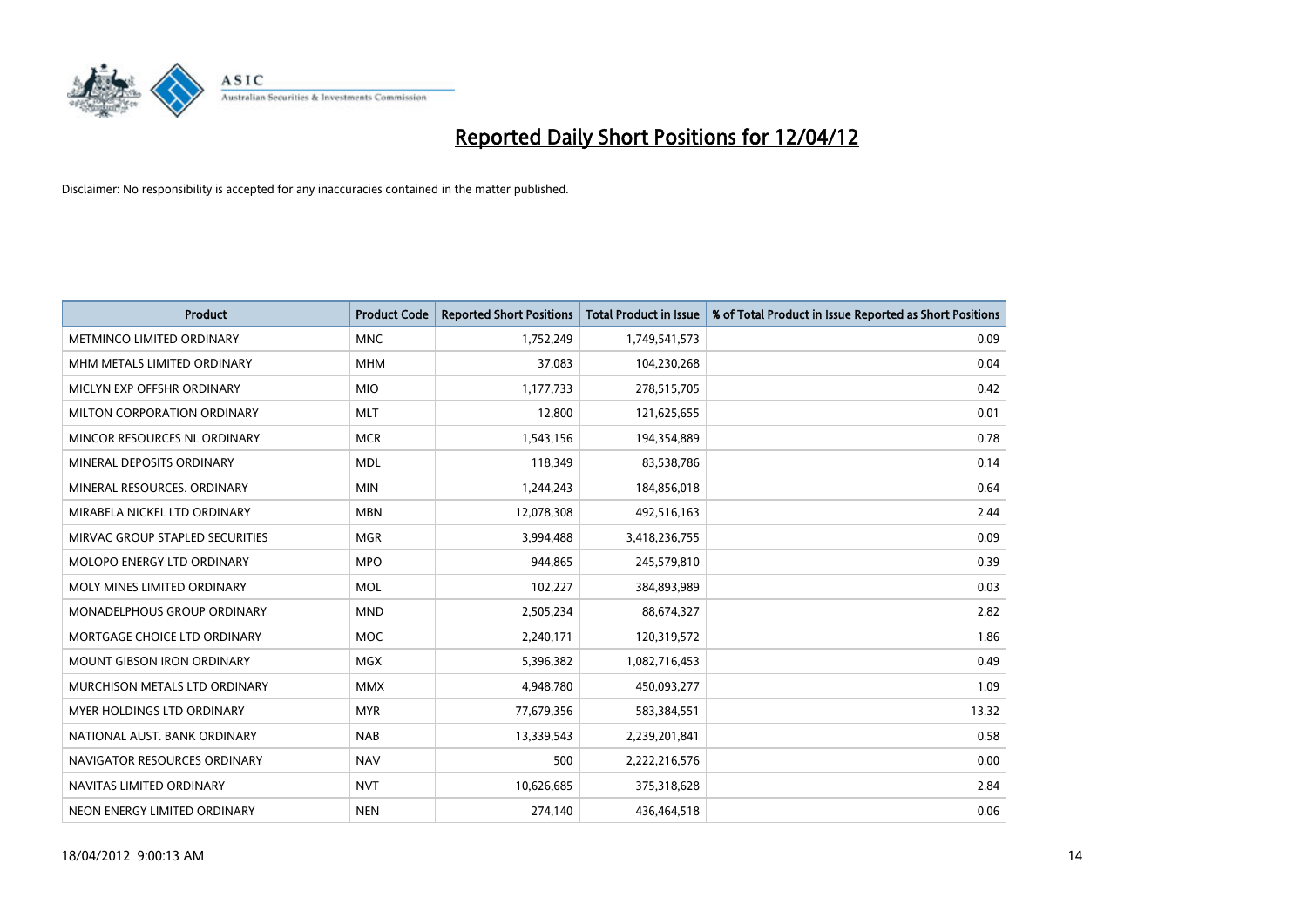

| <b>Product</b>                        | <b>Product Code</b> | <b>Reported Short Positions</b> | <b>Total Product in Issue</b> | % of Total Product in Issue Reported as Short Positions |
|---------------------------------------|---------------------|---------------------------------|-------------------------------|---------------------------------------------------------|
| NEW HOPE CORPORATION ORDINARY         | <b>NHC</b>          | 1,045,804                       | 830,411,534                   | 0.13                                                    |
| NEWCREST MINING ORDINARY              | <b>NCM</b>          | 801,258                         | 764,960,000                   | 0.08                                                    |
| NEWS CORP A NON-VOTING CDI            | <b>NWSLV</b>        | 3,767,740                       | 1,647,866,887                 | 0.23                                                    |
| NEWS CORP B VOTING CDI                | <b>NWS</b>          | 1,513,889                       | 798,520,953                   | 0.19                                                    |
| NEXTDC LIMITED ORDINARY               | <b>NXT</b>          | 216,612                         | 123,533,558                   | 0.16                                                    |
| NEXUS ENERGY LIMITED ORDINARY         | <b>NXS</b>          | 6,381,362                       | 1,329,821,159                 | 0.46                                                    |
| NIB HOLDINGS LIMITED ORDINARY         | <b>NHF</b>          | 45,618                          | 444,994,476                   | 0.01                                                    |
| NIDO PETROLEUM ORDINARY               | <b>NDO</b>          | 105,313                         | 1,389,163,151                 | 0.01                                                    |
| NKWE PLATINUM 10C US COMMON           | <b>NKP</b>          | 49                              | 559,651,184                   | 0.00                                                    |
| NOBLE MINERAL RES ORDINARY            | <b>NMG</b>          | 1,681,390                       | 552,170,653                   | 0.30                                                    |
| NORFOLK GROUP ORDINARY                | <b>NFK</b>          | 181,148                         | 158,890,730                   | 0.11                                                    |
| NORTHERN IRON LTD ORDINARY            | <b>NFE</b>          | 417,056                         | 369,980,113                   | 0.10                                                    |
| NORTHERN STAR ORDINARY                | <b>NST</b>          | 293,848                         | 402,170,706                   | 0.07                                                    |
| NRW HOLDINGS LIMITED ORDINARY         | <b>NWH</b>          | 1,244,561                       | 278,888,011                   | 0.46                                                    |
| NUCOAL RESOURCES LTD ORDINARY         | <b>NCR</b>          | 2,261,705                       | 747,499,169                   | 0.30                                                    |
| NUFARM LIMITED ORDINARY               | <b>NUF</b>          | 5,588,053                       | 262,018,057                   | 2.13                                                    |
| OAKTON LIMITED ORDINARY               | <b>OKN</b>          | 386,126                         | 93,800,235                    | 0.42                                                    |
| OCEANAGOLD CORP. CHESS DEPOSITARY INT | OGC                 | 1,110,118                       | 262,827,709                   | 0.41                                                    |
| OIL SEARCH LTD ORDINARY               | OSH                 | 11,065,003                      | 1,328,845,714                 | 0.83                                                    |
| OM HOLDINGS LIMITED ORDINARY          | OMH                 | 5,018,883                       | 604,105,150                   | 0.82                                                    |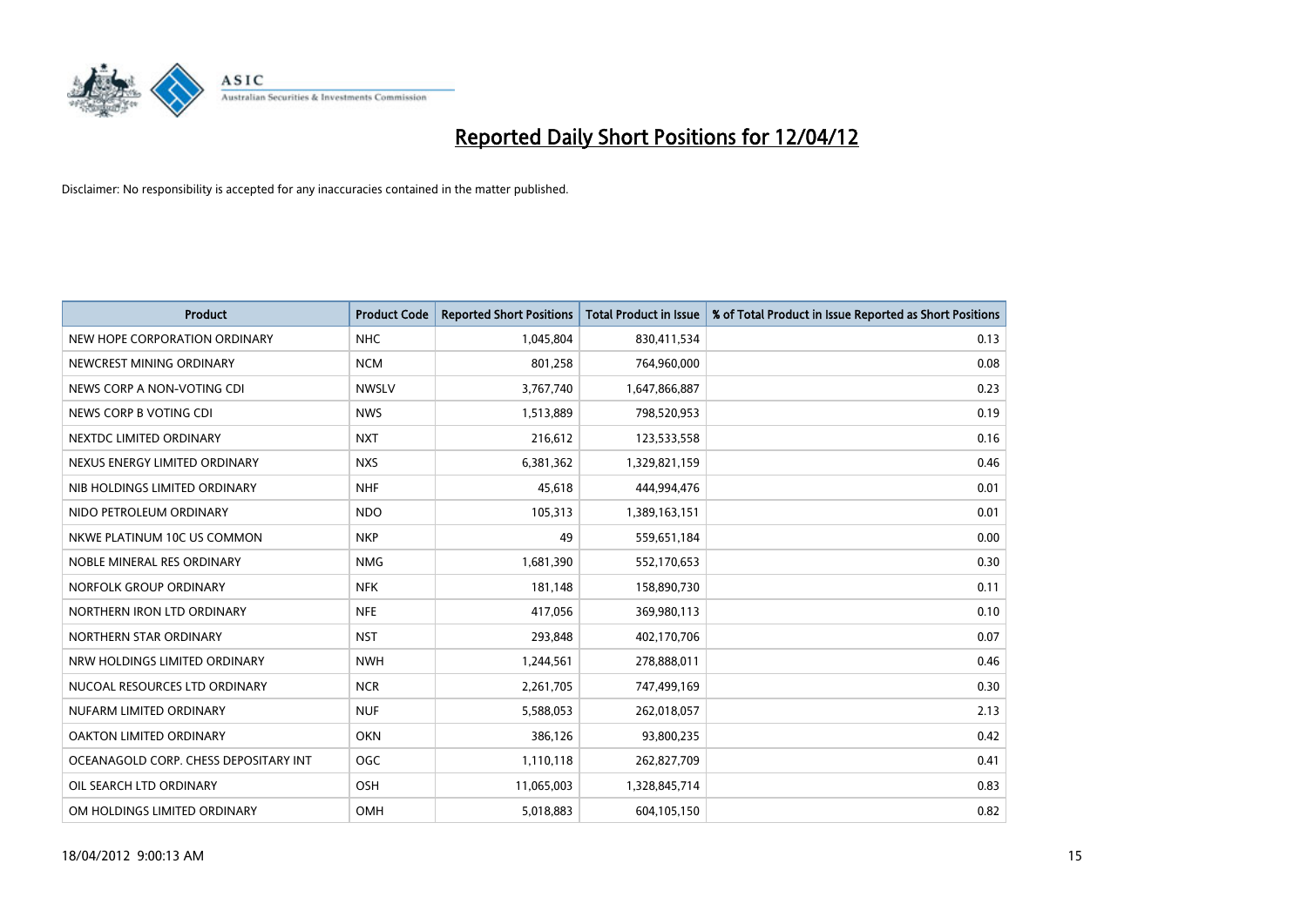

| <b>Product</b>                   | <b>Product Code</b> | <b>Reported Short Positions</b> | <b>Total Product in Issue</b> | % of Total Product in Issue Reported as Short Positions |
|----------------------------------|---------------------|---------------------------------|-------------------------------|---------------------------------------------------------|
| <b>ONESTEEL LIMITED ORDINARY</b> | OST                 | 20,783,288                      | 1,342,393,583                 | 1.53                                                    |
| ORICA LIMITED ORDINARY           | ORI                 | 4,361,144                       | 365,007,037                   | 1.17                                                    |
| ORIGIN ENERGY ORDINARY           | <b>ORG</b>          | 8,159,511                       | 1,089,334,971                 | 0.76                                                    |
| OROCOBRE LIMITED ORDINARY        | <b>ORE</b>          | 62,921                          | 103,195,029                   | 0.06                                                    |
| OROTONGROUP LIMITED ORDINARY     | <b>ORL</b>          | 129,751                         | 40,880,902                    | 0.31                                                    |
| OZ MINERALS ORDINARY             | OZL                 | 5,497,247                       | 312,435,187                   | 1.76                                                    |
| PACIFIC BRANDS ORDINARY          | <b>PBG</b>          | 3,892,171                       | 912,915,695                   | 0.42                                                    |
| PALADIN ENERGY LTD ORDINARY      | <b>PDN</b>          | 36,216,820                      | 835,645,290                   | 4.35                                                    |
| PANAUST LIMITED ORDINARY         | <b>PNA</b>          | 1,238,966                       | 602,479,854                   | 0.21                                                    |
| PANORAMIC RESOURCES ORDINARY     | PAN                 | 1,199,526                       | 207,050,710                   | 0.58                                                    |
| PAPERLINX LIMITED ORDINARY       | <b>PPX</b>          | 6,688,674                       | 609,280,761                   | 1.10                                                    |
| PAPILLON RES LTD ORDINARY        | <b>PIR</b>          | 200,068                         | 242,033,462                   | 0.07                                                    |
| PEET LIMITED ORDINARY            | <b>PPC</b>          | 284,722                         | 320,170,604                   | 0.09                                                    |
| PENINSULA ENERGY LTD ORDINARY    | <b>PEN</b>          | 4,518,102                       | 2,157,461,789                 | 0.21                                                    |
| PERILYA LIMITED ORDINARY         | PEM                 | 666,937                         | 769,316,426                   | 0.08                                                    |
| PERPETUAL LIMITED ORDINARY       | <b>PPT</b>          | 2,069,382                       | 41,980,678                    | 4.93                                                    |
| PERSEUS MINING LTD ORDINARY      | PRU                 | 7,474,748                       | 457,962,088                   | 1.62                                                    |
| PHARMAXIS LTD ORDINARY           | <b>PXS</b>          | 1,993,979                       | 305,890,989                   | 0.65                                                    |
| PHOSPHAGENICS LTD. ORDINARY      | POH                 | 396,072                         | 1,017,565,957                 | 0.04                                                    |
| PLATINUM ASSET ORDINARY          | <b>PTM</b>          | 9,020,710                       | 561,347,878                   | 1.61                                                    |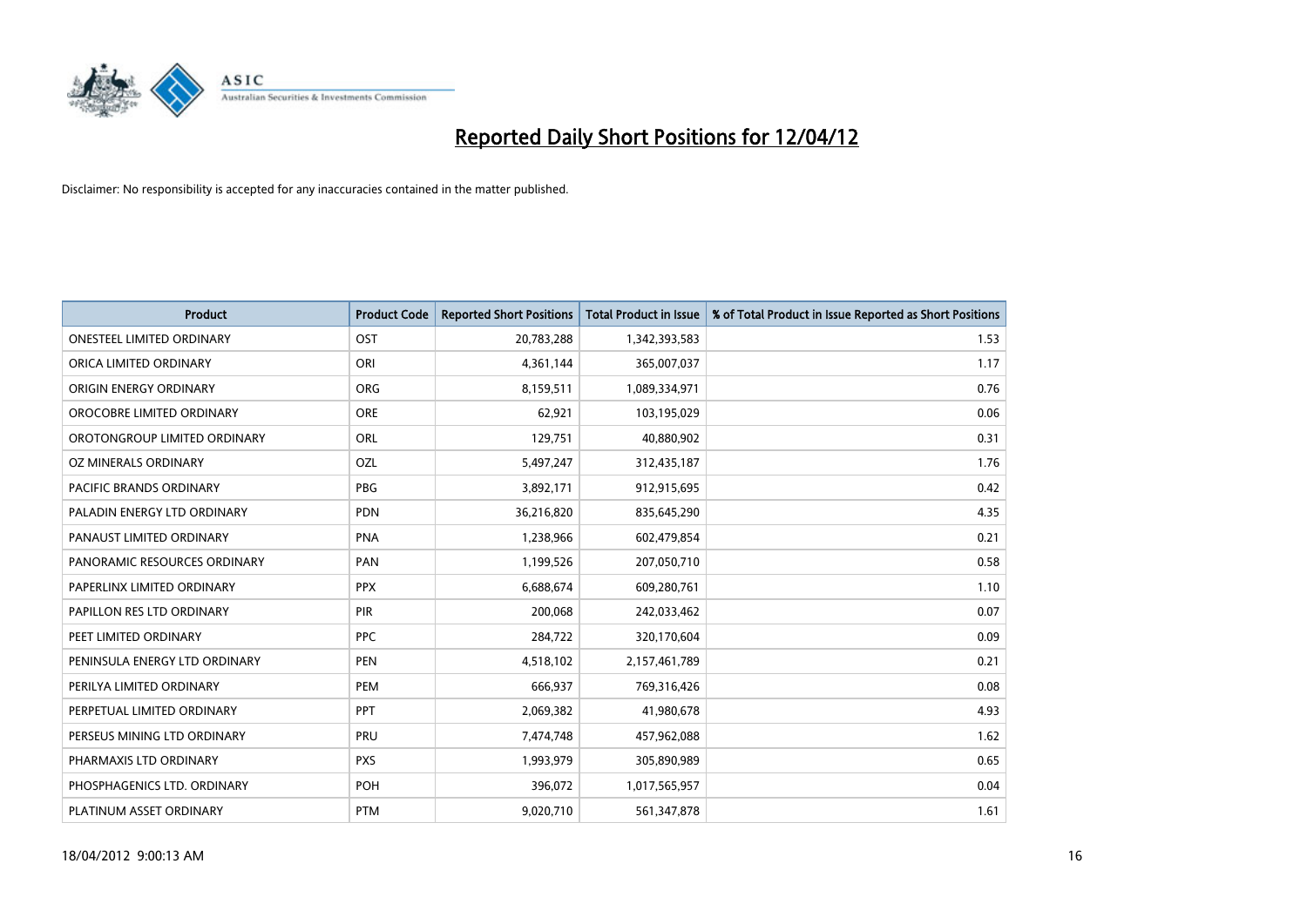

| <b>Product</b>                      | <b>Product Code</b> | <b>Reported Short Positions</b> | <b>Total Product in Issue</b> | % of Total Product in Issue Reported as Short Positions |
|-------------------------------------|---------------------|---------------------------------|-------------------------------|---------------------------------------------------------|
| PLATINUM AUSTRALIA ORDINARY         | <b>PLA</b>          | 901,245                         | 504,968,043                   | 0.17                                                    |
| PMI GOLD CORP CDI 1:1               | <b>PVM</b>          | 2,462                           | 58,931,262                    | 0.00                                                    |
| PMP LIMITED ORDINARY                | <b>PMP</b>          | 28,630                          | 323,781,124                   | 0.01                                                    |
| PREMIER INVESTMENTS ORDINARY        | <b>PMV</b>          | 518,551                         | 155,062,831                   | 0.33                                                    |
| PRIMA BIOMED LTD ORDINARY           | PRR                 | 5,699,998                       | 1,066,063,388                 | 0.53                                                    |
| PRIMARY HEALTH CARE ORDINARY        | <b>PRY</b>          | 12,626,023                      | 500,406,679                   | 2.51                                                    |
| PRIMEAG AUSTRALIA ORDINARY          | PAG                 | 113,779                         | 266,394,444                   | 0.04                                                    |
| PROGRAMMED ORDINARY                 | <b>PRG</b>          | 284,608                         | 118,173,778                   | 0.23                                                    |
| OANTAS AIRWAYS ORDINARY             | QAN                 | 12,308,572                      | 2,265,123,620                 | 0.55                                                    |
| OBE INSURANCE GROUP ORDINARY        | <b>OBE</b>          | 25,955,547                      | 1,157,601,767                 | 2.23                                                    |
| OR NATIONAL LIMITED ORDINARY        | <b>ORN</b>          | 13,868,692                      | 2,440,000,000                 | 0.56                                                    |
| ORXPHARMA LTD ORDINARY              | <b>QRX</b>          | 661,188                         | 144,499,706                   | 0.45                                                    |
| <b>QUBE LOGISTICS HLDG ORDINARY</b> | QUB                 | 2,207,565                       | 909,407,185                   | 0.23                                                    |
| RAMELIUS RESOURCES ORDINARY         | <b>RMS</b>          | 1,061,289                       | 335,775,519                   | 0.31                                                    |
| RAMSAY HEALTH CARE ORDINARY         | <b>RHC</b>          | 2,263,948                       | 202,081,252                   | 1.11                                                    |
| RANGE RESOURCES LTD ORDINARY        | <b>RRS</b>          | 547,741                         | 2,118,880,660                 | 0.03                                                    |
| <b>RCR TOMLINSON ORDINARY</b>       | <b>RCR</b>          | 20,349                          | 133,988,971                   | 0.01                                                    |
| <b>REA GROUP ORDINARY</b>           | <b>REA</b>          | 367,821                         | 131,714,699                   | 0.28                                                    |
| <b>REAL ESTATE CAPITAL UNIT</b>     | <b>RCU</b>          | 16,523                          | 101,014,072                   | 0.02                                                    |
| RECKON LIMITED ORDINARY             | <b>RKN</b>          | 824,600                         | 108,243,445                   | 0.76                                                    |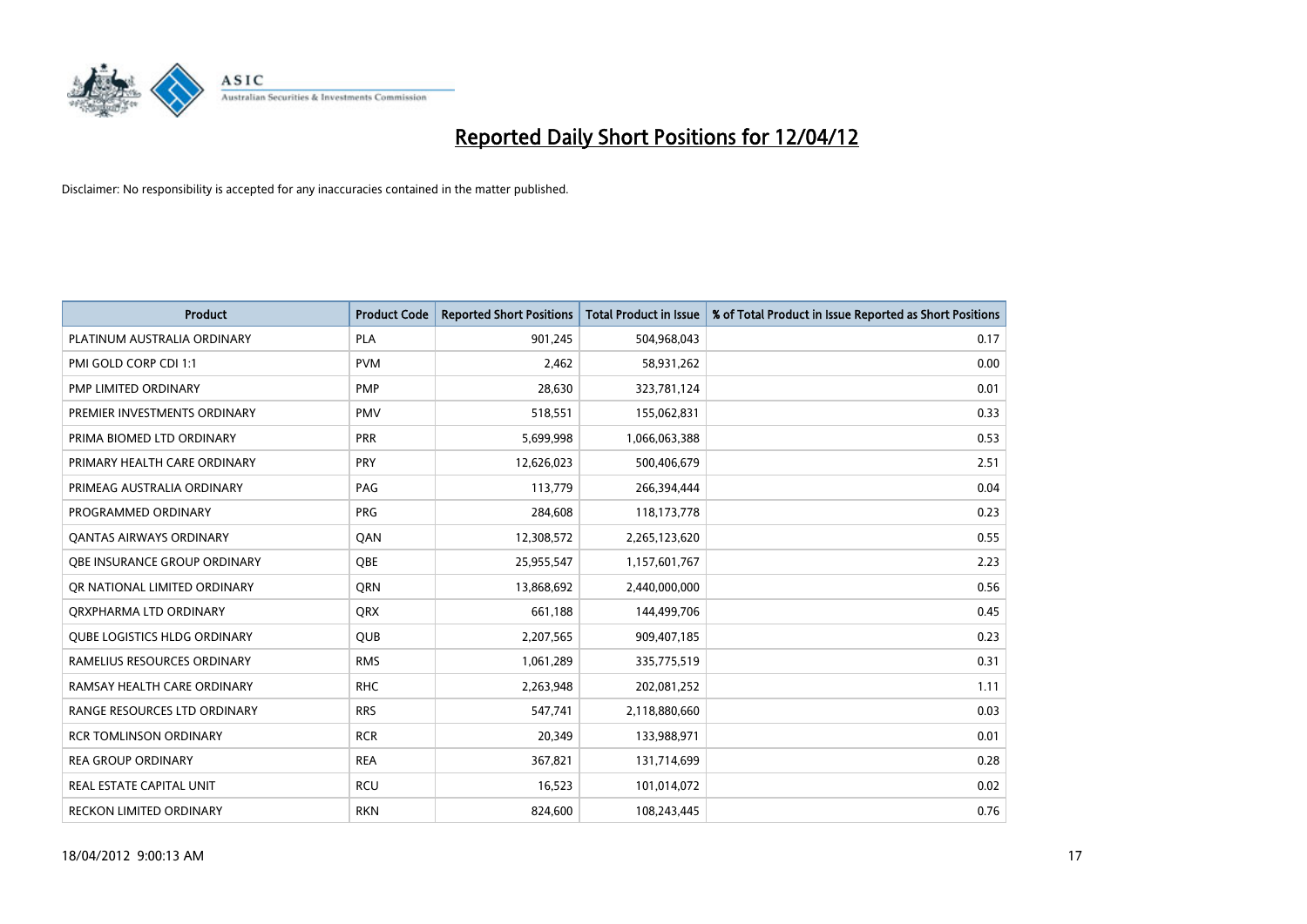

| <b>Product</b>                      | <b>Product Code</b> | <b>Reported Short Positions</b> | <b>Total Product in Issue</b> | % of Total Product in Issue Reported as Short Positions |
|-------------------------------------|---------------------|---------------------------------|-------------------------------|---------------------------------------------------------|
| <b>RED 5 LIMITED ORDINARY</b>       | <b>RED</b>          | 6,772                           | 135,488,008                   | 0.00                                                    |
| <b>RED FORK ENERGY ORDINARY</b>     | <b>RFE</b>          | 6,691                           | 310,229,853                   | 0.00                                                    |
| REDBANK ENERGY LTD ORDINARY         | AEJ                 | 19                              | 786,287                       | 0.00                                                    |
| REGIONAL EXPRESS ORDINARY           | <b>REX</b>          | 10,000                          | 121,254,902                   | 0.01                                                    |
| <b>REGIS RESOURCES ORDINARY</b>     | <b>RRL</b>          | 1,106,099                       | 450,887,007                   | 0.24                                                    |
| RESMED INC CDI 10:1                 | <b>RMD</b>          | 4,987,832                       | 1,556,242,300                 | 0.31                                                    |
| <b>RESOLUTE MINING ORDINARY</b>     | <b>RSG</b>          | 1,233,705                       | 656,256,462                   | 0.18                                                    |
| RESOURCE AND INVEST. ORDINARY       | <b>RNI</b>          | 12,500                          | 271,087,528                   | 0.00                                                    |
| <b>RESOURCE GENERATION ORDINARY</b> | <b>RES</b>          | 173                             | 262,895,652                   | 0.00                                                    |
| REVERSE CORP LIMITED ORDINARY       | <b>REF</b>          | 100                             | 92,382,175                    | 0.00                                                    |
| REX MINERALS LIMITED ORDINARY       | <b>RXM</b>          | 1,005,659                       | 176,447,284                   | 0.58                                                    |
| RHG LIMITED ORDINARY                | <b>RHG</b>          | 36,083                          | 308,483,177                   | 0.01                                                    |
| <b>RIALTO ENERGY ORDINARY</b>       | <b>RIA</b>          | 3,402,220                       | 639,493,758                   | 0.53                                                    |
| <b>RIDLEY CORPORATION ORDINARY</b>  | <b>RIC</b>          | 178,398                         | 307,817,071                   | 0.06                                                    |
| RIO TINTO LIMITED ORDINARY          | <b>RIO</b>          | 22,767,109                      | 435,758,720                   | 5.20                                                    |
| ROC OIL COMPANY ORDINARY            | <b>ROC</b>          | 2,865,782                       | 682,506,352                   | 0.42                                                    |
| RURALCO HOLDINGS ORDINARY           | <b>RHL</b>          | 12,000                          | 55,019,284                    | 0.02                                                    |
| SAI GLOBAL LIMITED ORDINARY         | SAI                 | 2,962,844                       | 204,354,836                   | 1.45                                                    |
| SALMAT LIMITED ORDINARY             | <b>SLM</b>          | 1,589,083                       | 159,802,174                   | 0.99                                                    |
| SAMSON OIL & GAS LTD ORDINARY       | SSN                 | 2,565,852                       | 1,758,622,297                 | 0.15                                                    |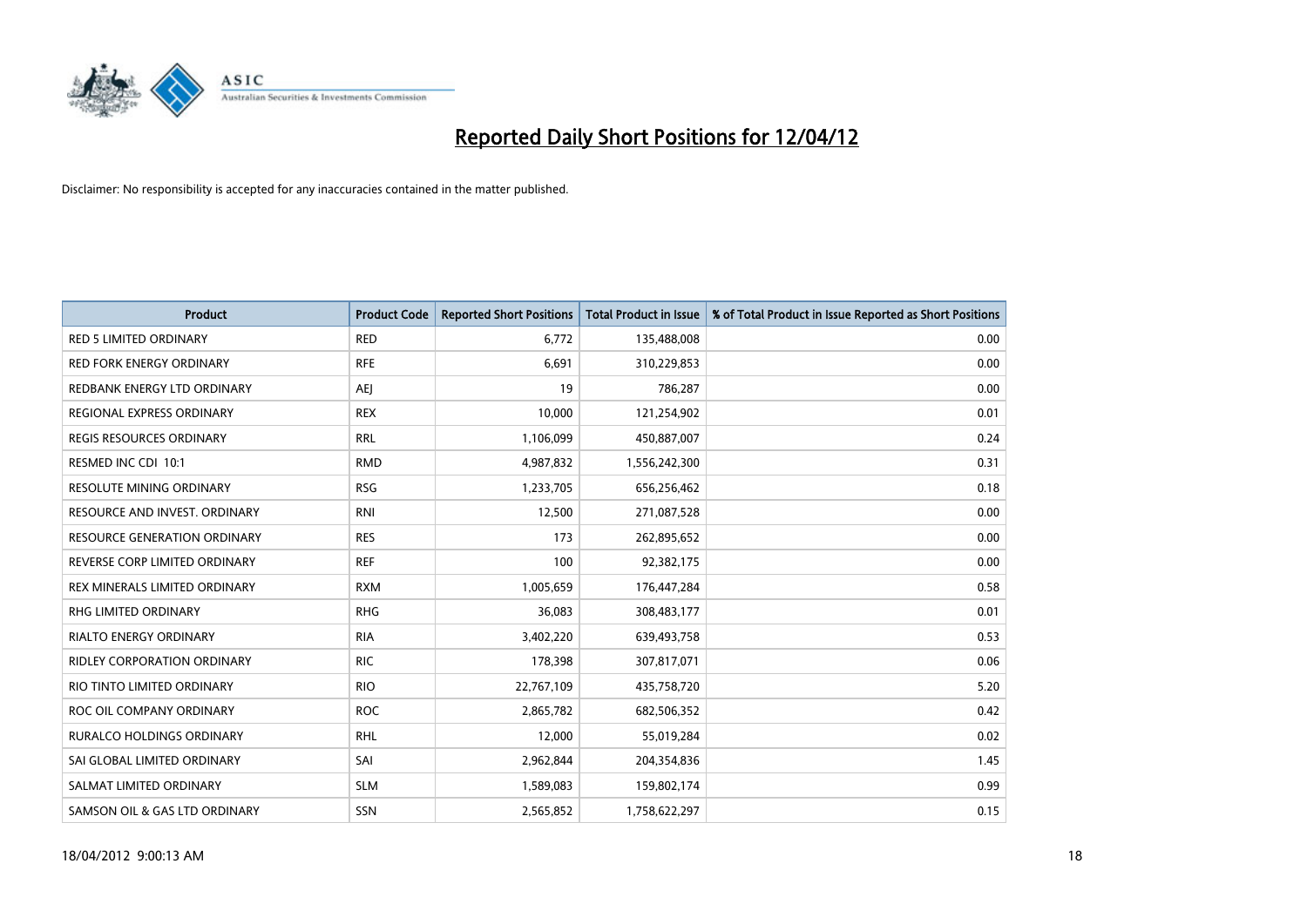

| <b>Product</b>                           | <b>Product Code</b> | <b>Reported Short Positions</b> | <b>Total Product in Issue</b> | % of Total Product in Issue Reported as Short Positions |
|------------------------------------------|---------------------|---------------------------------|-------------------------------|---------------------------------------------------------|
| SANDFIRE RESOURCES ORDINARY              | <b>SFR</b>          | 1,351,616                       | 151,152,635                   | 0.91                                                    |
| SANTOS LTD ORDINARY                      | <b>STO</b>          | 7,476,306                       | 952,745,883                   | 0.78                                                    |
| SARACEN MINERAL ORDINARY                 | <b>SAR</b>          | 1,045,235                       | 594,465,840                   | 0.17                                                    |
| SEDGMAN LIMITED ORDINARY                 | <b>SDM</b>          | 85,389                          | 214,292,930                   | 0.03                                                    |
| SEEK LIMITED ORDINARY                    | <b>SEK</b>          | 13,167,838                      | 337,101,307                   | 3.88                                                    |
| SEGUE RESOURCES ORDINARY                 | <b>SEG</b>          | 110,000                         | 531,348,756                   | 0.02                                                    |
| SENEX ENERGY LIMITED ORDINARY            | SXY                 | 2,466,168                       | 923,847,416                   | 0.26                                                    |
| SERVCORP LIMITED ORDINARY                | SRV                 | 26,183                          | 98,440,807                    | 0.03                                                    |
| SERVICE STREAM ORDINARY                  | <b>SSM</b>          | 400                             | 283,418,867                   | 0.00                                                    |
| SEVEN GROUP HOLDINGS ORDINARY            | <b>SVW</b>          | 1,476,307                       | 307,410,281                   | 0.47                                                    |
| SEVEN WEST MEDIA LTD ORDINARY            | <b>SWM</b>          | 15,514,916                      | 666,105,054                   | 2.31                                                    |
| SIGMA PHARMACEUTICAL ORDINARY            | <b>SIP</b>          | 5,981,832                       | 1,181,236,748                 | 0.52                                                    |
| SILEX SYSTEMS ORDINARY                   | <b>SLX</b>          | 582,865                         | 170,143,997                   | 0.34                                                    |
| SILVER LAKE RESOURCE ORDINARY            | <b>SLR</b>          | 699,466                         | 220,264,064                   | 0.33                                                    |
| SIMS METAL MGMT LTD ORDINARY             | SGM                 | 7,926,508                       | 205,856,443                   | 3.84                                                    |
| SINGAPORE TELECOMM. CHESS DEPOSITARY INT | SGT                 | 6,812,663                       | 165,074,137                   | 4.13                                                    |
| SIRTEX MEDICAL ORDINARY                  | <b>SRX</b>          | 5,179                           | 55,768,136                    | 0.01                                                    |
| SKILLED GROUP LTD ORDINARY               | <b>SKE</b>          | 59,066                          | 233,487,276                   | 0.02                                                    |
| SKY CITY ENTERTAIN, ORDINARY             | <b>SKC</b>          | 888,078                         | 576,958,340                   | 0.15                                                    |
| SKY NETWORK ORDINARY                     | <b>SKT</b>          | 273,000                         | 389,139,785                   | 0.07                                                    |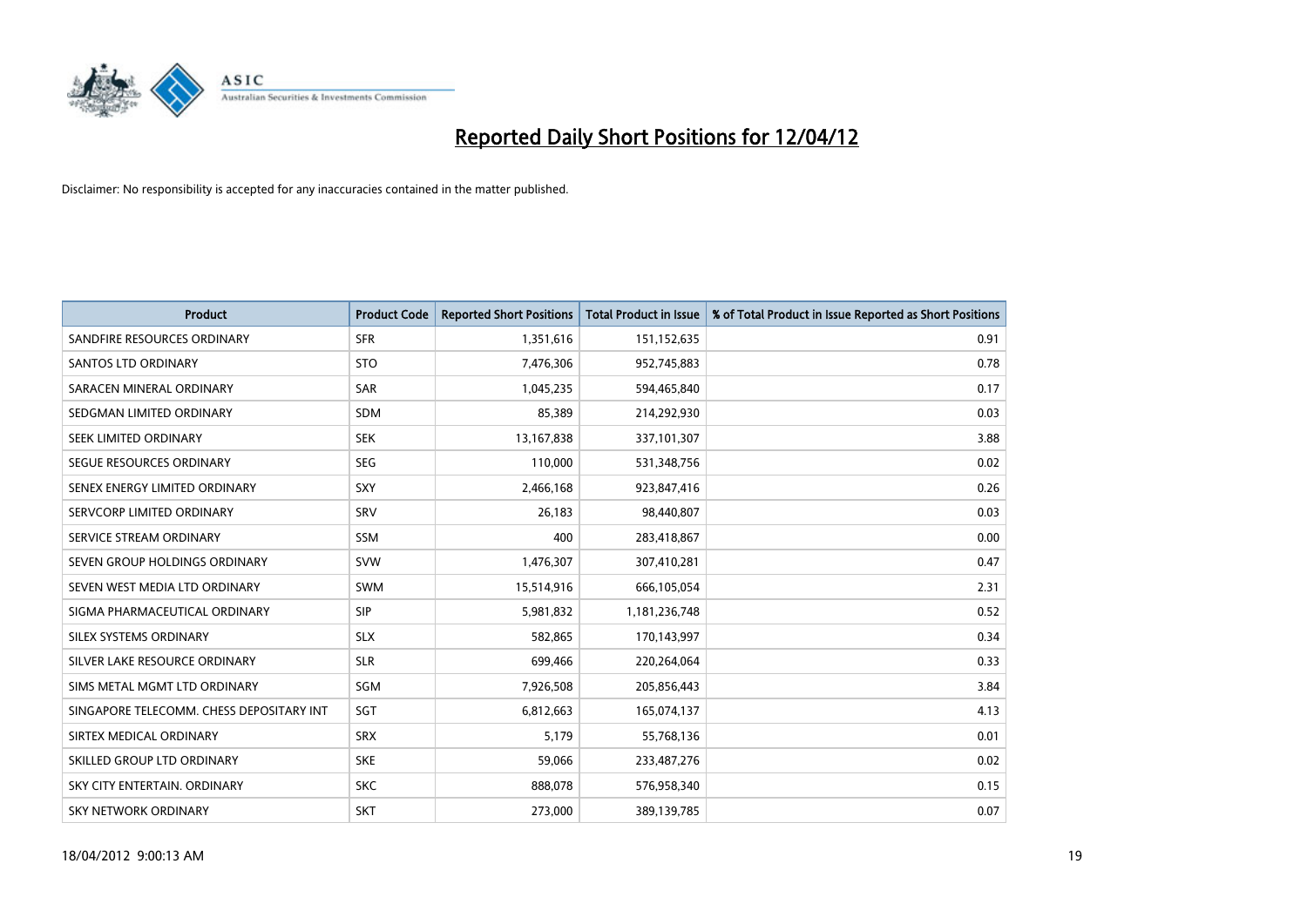

| <b>Product</b>                           | <b>Product Code</b> | <b>Reported Short Positions</b> | <b>Total Product in Issue</b> | % of Total Product in Issue Reported as Short Positions |
|------------------------------------------|---------------------|---------------------------------|-------------------------------|---------------------------------------------------------|
| <b>SLATER &amp; GORDON ORDINARY</b>      | SGH                 | 49,518                          | 151,732,093                   | 0.03                                                    |
| SMS MANAGEMENT, ORDINARY                 | <b>SMX</b>          | 689,584                         | 68,290,180                    | 1.01                                                    |
| SONIC HEALTHCARE ORDINARY                | <b>SHL</b>          | 7,122,587                       | 389,969,875                   | 1.84                                                    |
| SOUL PATTINSON (W.H) ORDINARY            | SOL                 | 12,539                          | 239,395,320                   | 0.01                                                    |
| SOUTH BOULDER MINES ORDINARY             | <b>STB</b>          | 15,253                          | 116,232,826                   | 0.00                                                    |
| SP AUSNET STAPLED SECURITIES             | <b>SPN</b>          | 314,301                         | 2,896,219,682                 | 0.00                                                    |
| SPARK INFRASTRUCTURE STAPLED NOTE & UNIT | SKI                 | 19,305,916                      | 1,326,734,264                 | 1.47                                                    |
| SPECIALTY FASHION ORDINARY               | SFH                 | 1,987,562                       | 192,086,121                   | 1.03                                                    |
| SPOTLESS GROUP LTD ORDINARY              | <b>SPT</b>          | 697,396                         | 265,454,407                   | 0.26                                                    |
| ST BARBARA LIMITED ORDINARY              | SBM                 | 7,998,555                       | 325,615,389                   | 2.45                                                    |
| STANMORE COAL LTD ORDINARY               | <b>SMR</b>          | 32,758                          | 160,180,221                   | 0.02                                                    |
| STARPHARMA HOLDINGS ORDINARY             | <b>SPL</b>          | 1,729,805                       | 280,772,451                   | 0.62                                                    |
| STHN CROSS MEDIA ORDINARY                | SXL                 | 3,631,389                       | 704,594,449                   | 0.52                                                    |
| STOCKLAND UNITS/ORD STAPLED              | <b>SGP</b>          | 22,697,179                      | 2,260,305,275                 | 1.01                                                    |
| STRAITS RES LTD. ORDINARY                | SRQ                 | 98,842                          | 402,208,687                   | 0.02                                                    |
| STRIKE ENERGY LTD ORDINARY               | <b>STX</b>          | 478,463                         | 542,653,495                   | 0.10                                                    |
| STW COMMUNICATIONS ORDINARY              | SGN                 | 33,256                          | 362,798,351                   | 0.00                                                    |
| SUNCORP GROUP LTD ORDINARY               | <b>SUN</b>          | 9,828,014                       | 1,286,600,980                 | 0.74                                                    |
| SUNDANCE ENERGY ORDINARY                 | <b>SEA</b>          | 646,075                         | 277,098,474                   | 0.24                                                    |
| SUNDANCE RESOURCES ORDINARY              | <b>SDL</b>          | 6,307,507                       | 2,933,534,505                 | 0.22                                                    |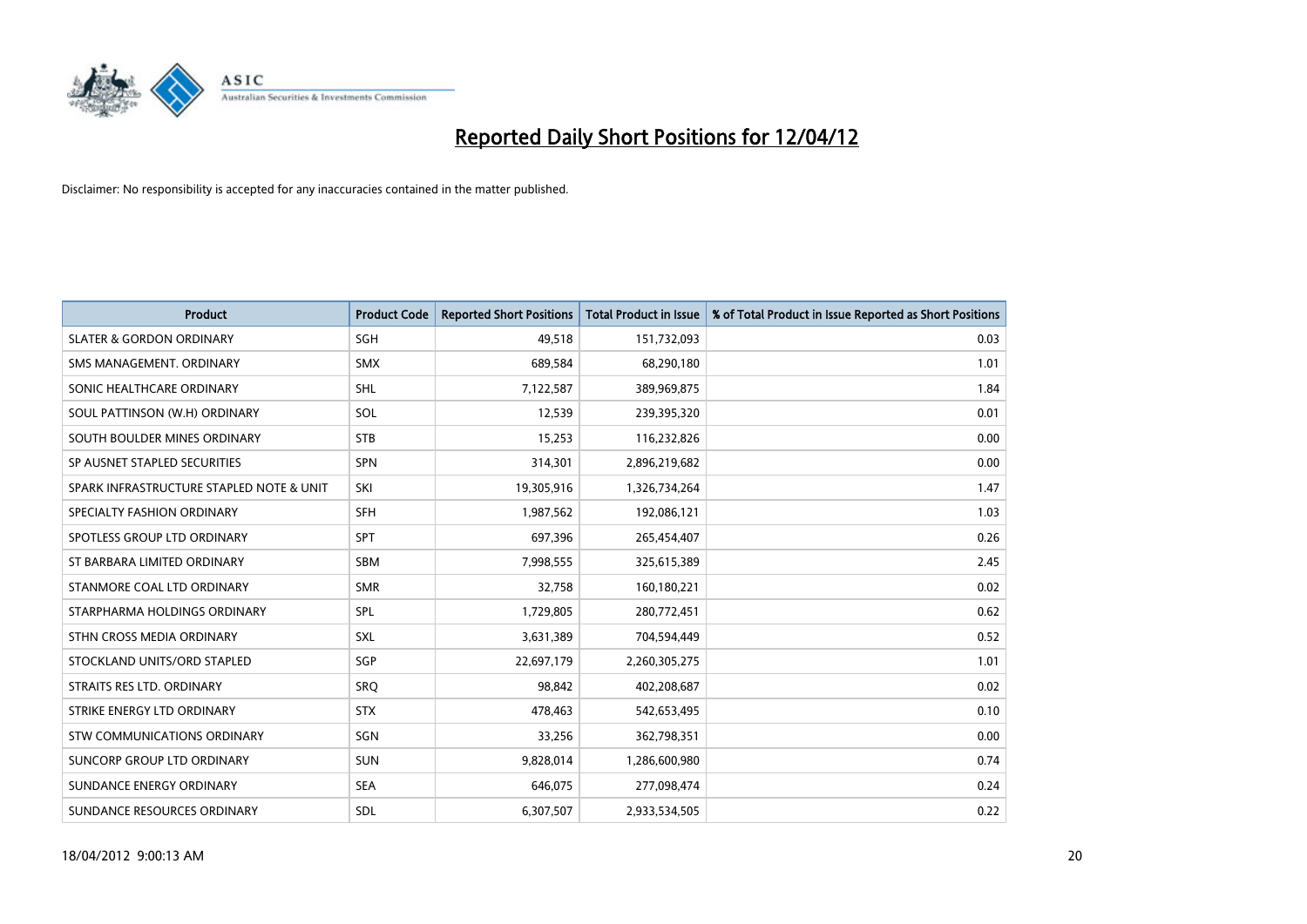

| <b>Product</b>                      | <b>Product Code</b> | <b>Reported Short Positions</b> | <b>Total Product in Issue</b> | % of Total Product in Issue Reported as Short Positions |
|-------------------------------------|---------------------|---------------------------------|-------------------------------|---------------------------------------------------------|
| SUNLAND GROUP LTD ORDINARY          | <b>SDG</b>          | 18,391                          | 201,578,526                   | 0.01                                                    |
| SUPER RET REP LTD ORDINARY          | SUL                 | 1,194,389                       | 195,004,593                   | 0.59                                                    |
| SYD AIRPORT STAPLED US PROHIBIT.    | <b>SYD</b>          | 6,250,561                       | 1,861,210,782                 | 0.33                                                    |
| TABCORP HOLDINGS LTD ORDINARY       | <b>TAH</b>          | 2,809,087                       | 730,113,969                   | 0.38                                                    |
| TANAMI GOLD NL ORDINARY             | <b>TAM</b>          | 194,427                         | 261,132,677                   | 0.08                                                    |
| TAP OIL LIMITED ORDINARY            | <b>TAP</b>          | 2,680,097                       | 241,295,311                   | 1.10                                                    |
| TASSAL GROUP LIMITED ORDINARY       | <b>TGR</b>          | 16,614                          | 146,304,404                   | 0.00                                                    |
| TATTS GROUP LTD ORDINARY            | <b>TTS</b>          | 11,683,566                      | 1,362,919,733                 | 0.85                                                    |
| <b>TECHNOLOGY ONE ORDINARY</b>      | <b>TNE</b>          | 494                             | 304,910,455                   | 0.00                                                    |
| <b>TELECOM CORPORATION ORDINARY</b> | <b>TEL</b>          | 8,880,836                       | 1,930,043,981                 | 0.46                                                    |
| TELSTRA CORPORATION. ORDINARY       | <b>TLS</b>          | 38,720,850                      | 12,443,074,357                | 0.30                                                    |
| TEN NETWORK HOLDINGS ORDINARY       | <b>TEN</b>          | 60,960,190                      | 1,045,236,720                 | 5.83                                                    |
| TERANGA GOLD CORP CDI 1:1           | <b>TGZ</b>          | 156,815                         | 156, 191, 477                 | 0.08                                                    |
| TEXON PETROLEUM LTD ORDINARY        | <b>TXN</b>          | 22,922                          | 242,539,848                   | 0.01                                                    |
| TFS CORPORATION LTD ORDINARY        | <b>TFC</b>          | 57,942                          | 279,621,829                   | 0.02                                                    |
| THAKRAL HOLDINGS GRP ORDINARY/UNIT  | <b>THG</b>          | $\overline{2}$                  | 585,365,014                   | 0.00                                                    |
| THE REJECT SHOP ORDINARY            | <b>TRS</b>          | 1,557,443                       | 26,071,170                    | 5.98                                                    |
| THINKSMART LIMITED ORDINARY         | <b>TSM</b>          | 135,000                         | 156,005,431                   | 0.09                                                    |
| THORN GROUP LIMITED ORDINARY        | <b>TGA</b>          | 206,063                         | 146,374,703                   | 0.14                                                    |
| TIGER RESOURCES ORDINARY            | <b>TGS</b>          | 2,364,049                       | 673,470,269                   | 0.33                                                    |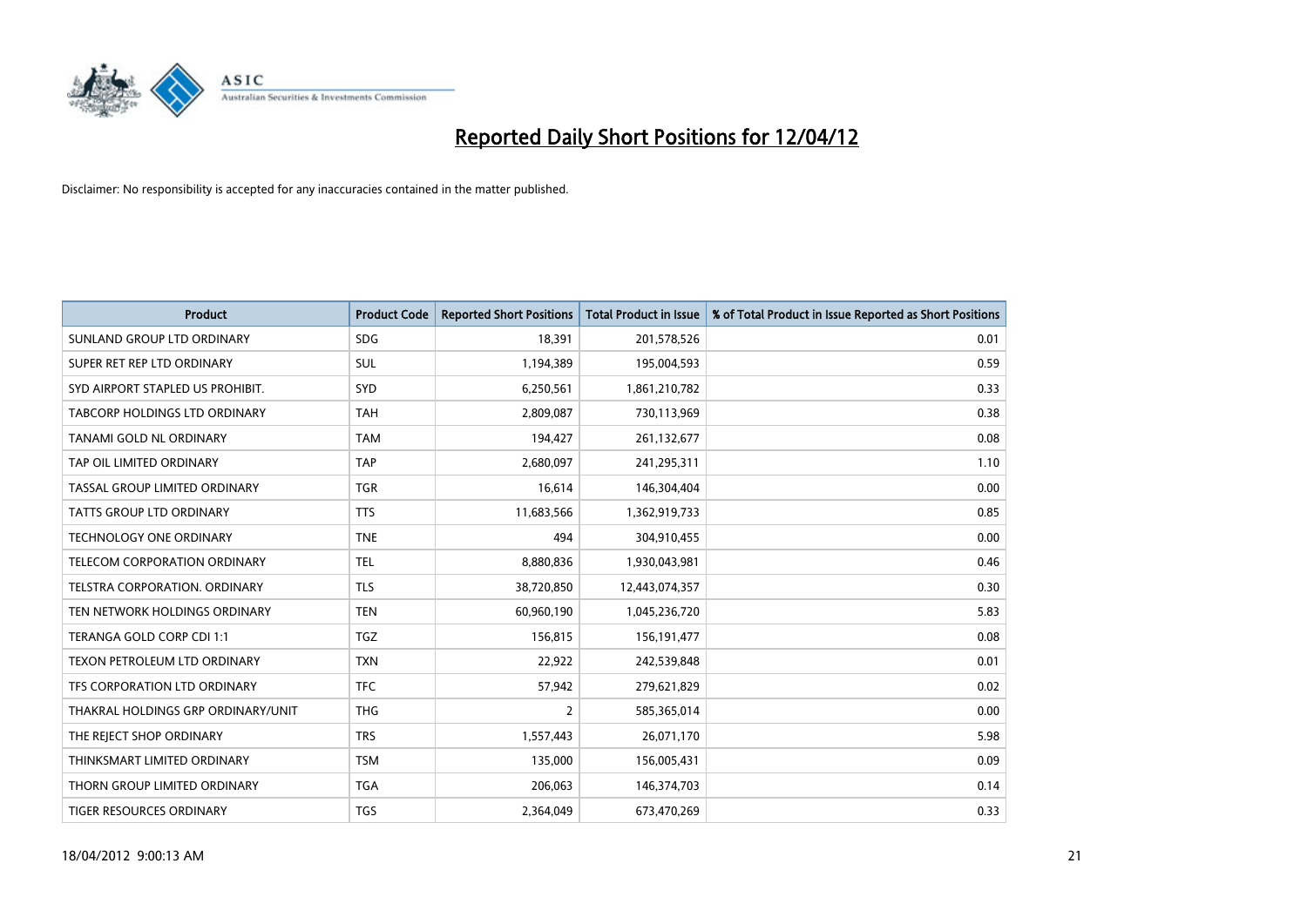

| <b>Product</b>                       | <b>Product Code</b> | <b>Reported Short Positions</b> | <b>Total Product in Issue</b> | % of Total Product in Issue Reported as Short Positions |
|--------------------------------------|---------------------|---------------------------------|-------------------------------|---------------------------------------------------------|
| <b>TISHMAN SPEYER UNITS</b>          | <b>TSO</b>          | 40,786                          | 338,440,904                   | 0.01                                                    |
| TOLL HOLDINGS LTD ORDINARY           | <b>TOL</b>          | 24,925,639                      | 717,133,875                   | 3.43                                                    |
| TOX FREE SOLUTIONS ORDINARY          | <b>TOX</b>          | 25,014                          | 114,668,108                   | 0.02                                                    |
| TPG TELECOM LIMITED ORDINARY         | <b>TPM</b>          | 2,344,969                       | 793,808,141                   | 0.30                                                    |
| <b>TRADE ME GROUP ORDINARY</b>       | <b>TME</b>          | 11,055                          | 395,745,510                   | 0.00                                                    |
| <b>TRANSFIELD SERVICES ORDINARY</b>  | <b>TSE</b>          | 3,722,905                       | 535,175,076                   | 0.70                                                    |
| TRANSPACIFIC INDUST. ORDINARY        | <b>TPI</b>          | 3,126,742                       | 1,578,209,025                 | 0.19                                                    |
| TRANSURBAN GROUP TRIPLE STAPLED SEC. | TCL                 | 4,701,803                       | 1,458,321,112                 | 0.31                                                    |
| TREASURY WINE ESTATE ORDINARY        | <b>TWE</b>          | 14,338,751                      | 647,227,144                   | 2.22                                                    |
| TROY RESOURCES LTD ORDINARY          | <b>TRY</b>          | 767,850                         | 89,146,649                    | 0.86                                                    |
| UGL LIMITED ORDINARY                 | UGL                 | 5,656,621                       | 166,315,038                   | 3.39                                                    |
| UNILIFE CORPORATION CDI 6:1          | <b>UNS</b>          | 24,981                          | 263,797,950                   | 0.00                                                    |
| UXC LIMITED ORDINARY                 | <b>UXC</b>          | 572,775                         | 305,034,291                   | 0.19                                                    |
| <b>VENTURE MINERALS ORDINARY</b>     | <b>VMS</b>          | 246,222                         | 232,468,592                   | 0.10                                                    |
| VIRGIN AUS HLDG LTD ORDINARY         | <b>VAH</b>          | 3,758,918                       | 2,210,197,600                 | 0.16                                                    |
| VITERRA INC CDI 1:1                  | <b>VTA</b>          | 10                              | 68,629,939                    | 0.00                                                    |
| WATPAC LIMITED ORDINARY              | <b>WTP</b>          | 24,753                          | 184,332,526                   | 0.00                                                    |
| <b>WDS LIMITED ORDINARY</b>          | <b>WDS</b>          | $\overline{7}$                  | 144,740,614                   | 0.00                                                    |
| WEBJET LIMITED ORDINARY              | <b>WEB</b>          | 6,924                           | 72,348,080                    | 0.01                                                    |
| WESFARMERS LIMITED ORDINARY          | <b>WES</b>          | 31,392,729                      | 1,006,488,115                 | 3.08                                                    |